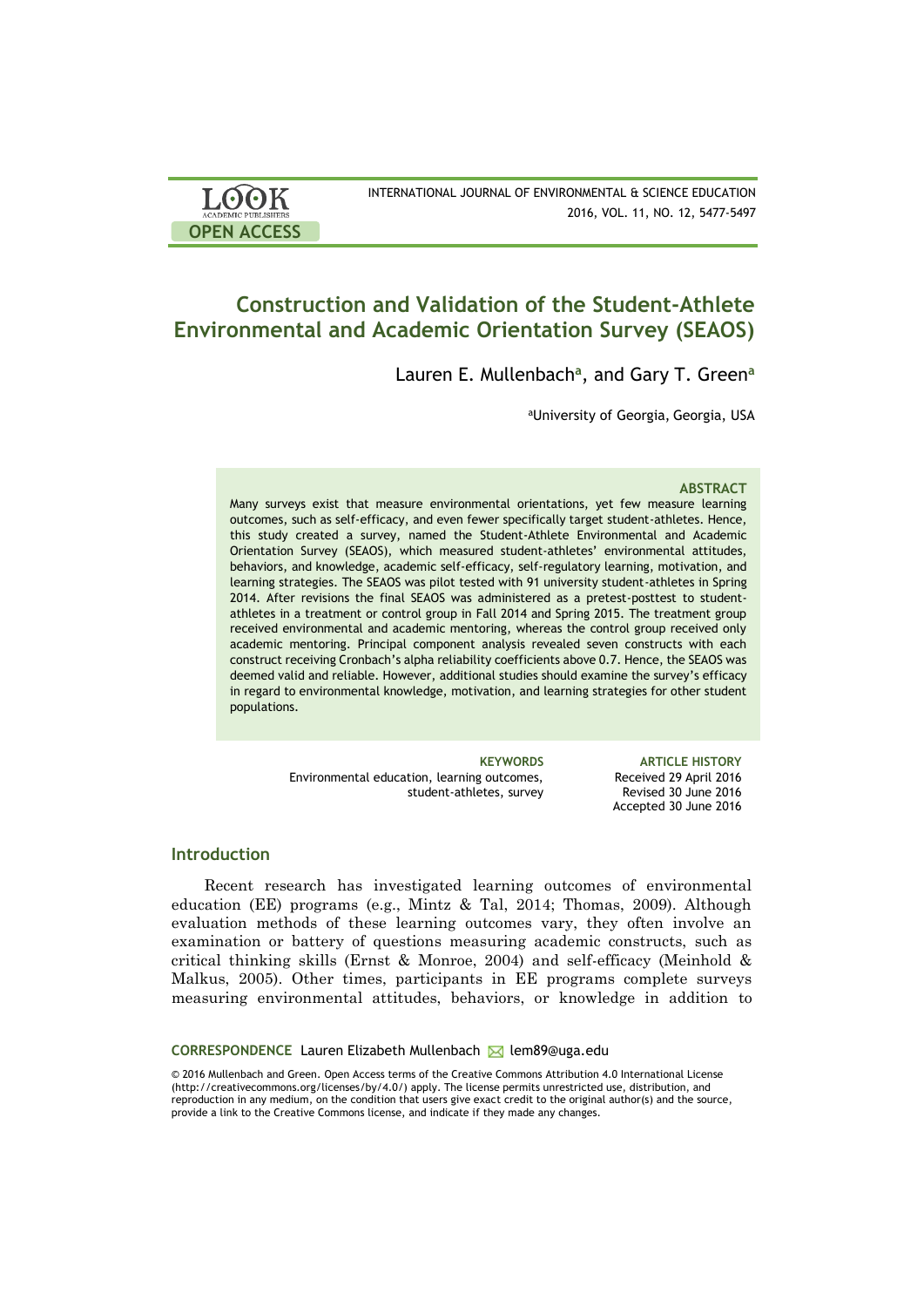completing separate learning outcome assessments (Hungerford, Volk, & Ramsey, 2000). However, since recent research has focused on both environmental orientations *and* learning outcomes, there is a need for a cohesive survey that measures both environmental and academic constructs. Measuring both domains in a single survey could also help alleviate burden time and response fatigue of participants.

Currently, surveys exist to measure environmental constructs, and some have proven reliable and valid across time and populations. For instance, some researchers (De La Vega, 2004; Manoli, Johnson, & Dunlap, 2007) elected to use the New Ecological Paradigm (NEP) survey (Dunlap, Van Liere, Mertig, & Jones, 2000) to measure environmental attitudes. The NEP has been adjusted by some researchers to be more appropriate for specific audiences, such as children (Manoli, Johnson, & Dunlap, 2007). But, some researchers have reported validity issues with the NEP, stating it measured multiple dimensions rather than its intended single dimension (Cordano, Welcomer, & Scherer, 2003; Ewert, Place, & Sibthorp, 2005). However, other researcher such as Larson, Green, & Castleberry (2011) have also successfully developed new surveys to measure children's environmental attitudes.

Additionally, some surveys also measure children's behavioral intent, such as the Children's Environmental Attitudes and Knowledge Scale [(CHEAKS) (Leeming, Dwyer, & Bracken, 1995)]. Studies which have used the CHEAKS reported reliability scores above 0.7 and have demonstrated discriminate validity between the attitudes and knowledge constructs (Carrier, 2009; Duerden & Witt, 2010; Makki, Abd-El-Khalick, & BouJaoude, 2003). Other surveys measure value orientations, which are patterns of basic beliefs related to specific classes of things, such as natural resources or wildlife, that act as an evaluation of participants' core identities and long-standing beliefs. For example, the Forest Values Scale (Vaske & Donnelly, 1999) contains nine items which place respondents on a values spectrum from biocentric to anthropocentric. In addition to the surveys mentioned here, several others can be found in the literature (Gagnon Thompson & Barton, 1994; Kaiser, Oerke, & Bogner, 2007; Weigel & Weigel, 1978).

However, researchers who measure critical thinking skills, self-efficacy, motivation to learn, and self-regulatory learning can select from a broader array of surveys. For instance, researchers have been studying and using psychometric surveys far longer than environmental orientations surveys. Furthermore, many psychometric surveys have demonstrated strong reliability and validity, such as the Motivated Strategies for Learning Questionnaire (MSLQ), which has established high reliability (Duncan & McKeachie, 2005), the College Self-efficacy Inventory (CSEI), which has demonstrated reliability and predictive validity (Gore, Leuwerke, & Turley, 2005), and the Children's Multidimensional Self-Efficacy Scale (CMSES), which has verified high validity (Choi, Fuqua, & Griffin, 2001). However, other surveys, such as the Self-Efficacy Scale (Sherer & Maddux, 1982), the College Academic Self-Efficacy Scale (Owen & Froman, 1988), and the Student Readiness Inventory (Le et al., 2005), have had accessibility issues or have become outdated.

Additionally, very few, if any, surveys have been designed to examine the environmental attitudes, behavior, and knowledge of student-athletes. Studentathletes, as a population, have few opportunities to achieve environmental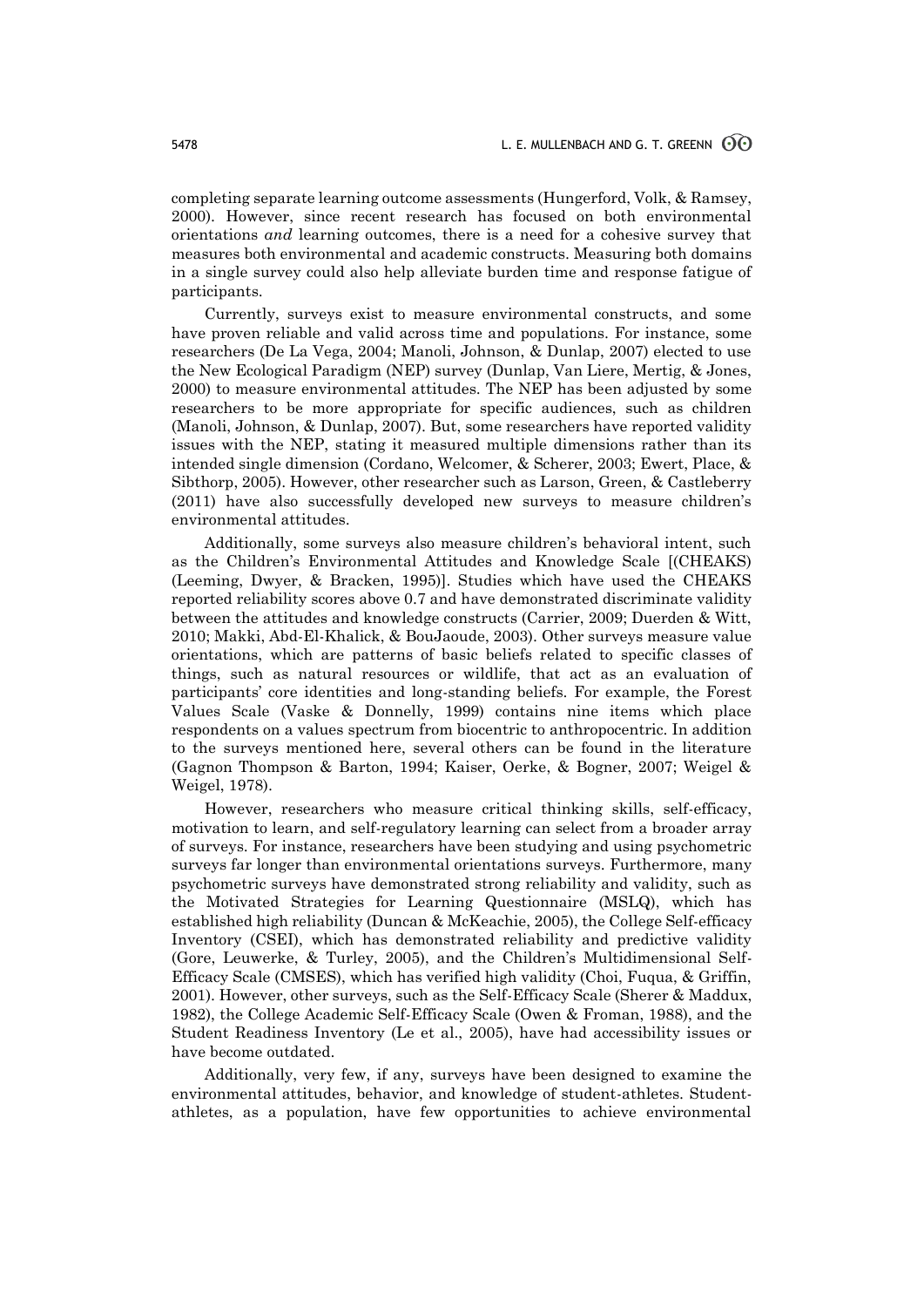literacy. For instance, because of time constraints student-athletes are usually unable to join activities outside of their sports, and therefore miss opportunities to participate in environmental initiatives (Carodine et al., 2001). Moreover, few student-athletes choose majors that explore environmental concepts (Fountain & Finley, 2011).

However, the environmental impact of student-athletes is traditionally larger than that of other university students, which is one reason EE efforts should be targeting student-athletes. Despite being a healthy activity for an individual, athletics can be a detriment to the environment (Henly, 2013; Schmidt, 2006). In fact, in recent years, the UN Environment Program (UNEP) has led efforts to help athletic activities reduce their environmental impact through their Sports and Environment Program (Schmidt, 2006). Actions such as improving energy efficiency in athletics facilities, increasing recycling rates at events, and irrigating practice fields with rainwater have been implemented with professional and collegiate teams (Henly, 2013). However, little has been done to engage student-athletes in these environmental efforts (Henly, 2013; Pfahl et al., 2014).

Despite time constraints, student-athletes have opportunities to be environmental role models, especially those playing high-profile sports, who are admired by the student body (Mallen et al., 2010). However, even if environmental educational or literacy programs were developed for student-athletes, very few, if any, valid and reliable surveys exist that could effectively capture any possible impacts of these EE programs on student-athletes.

#### *Problem Statement*

A literature review for surveys designed to evaluate possible impacts of an EE program on student-athletes' environmental and academic orientations failed to reveal any surveys. Considering the potential impact that student-athletes could have as environmental role models and the need to examine their levels of environmental literacy as an underserved population, there is an important need for such a survey to be designed and validated.

#### *Study Premise*

Hence, in this study, an environmental education mentoring program aimed at influencing student-athletes' environmental and academic orientations at the University of Georgia (UGA) was used to examine the validity and reliability of the Student-Athlete Environmental and Academic Orientation Survey (SEAOS). Since the mission of the mentoring program at UGA is to instill in its studentathletes many of the same academic skills encouraged in environmental education programs, this setting was deemed a strong fit for the purpose of this study.

### *Purpose Statement*

To develop a survey which could accurately and reliably assess the outcomes of an EE-based mentoring program on the environmental and academic orientations of university student-athletes. To also pilot test and analyze data from the survey to examine any underlying constructs within the survey.

### **Research Objective and Hypotheses**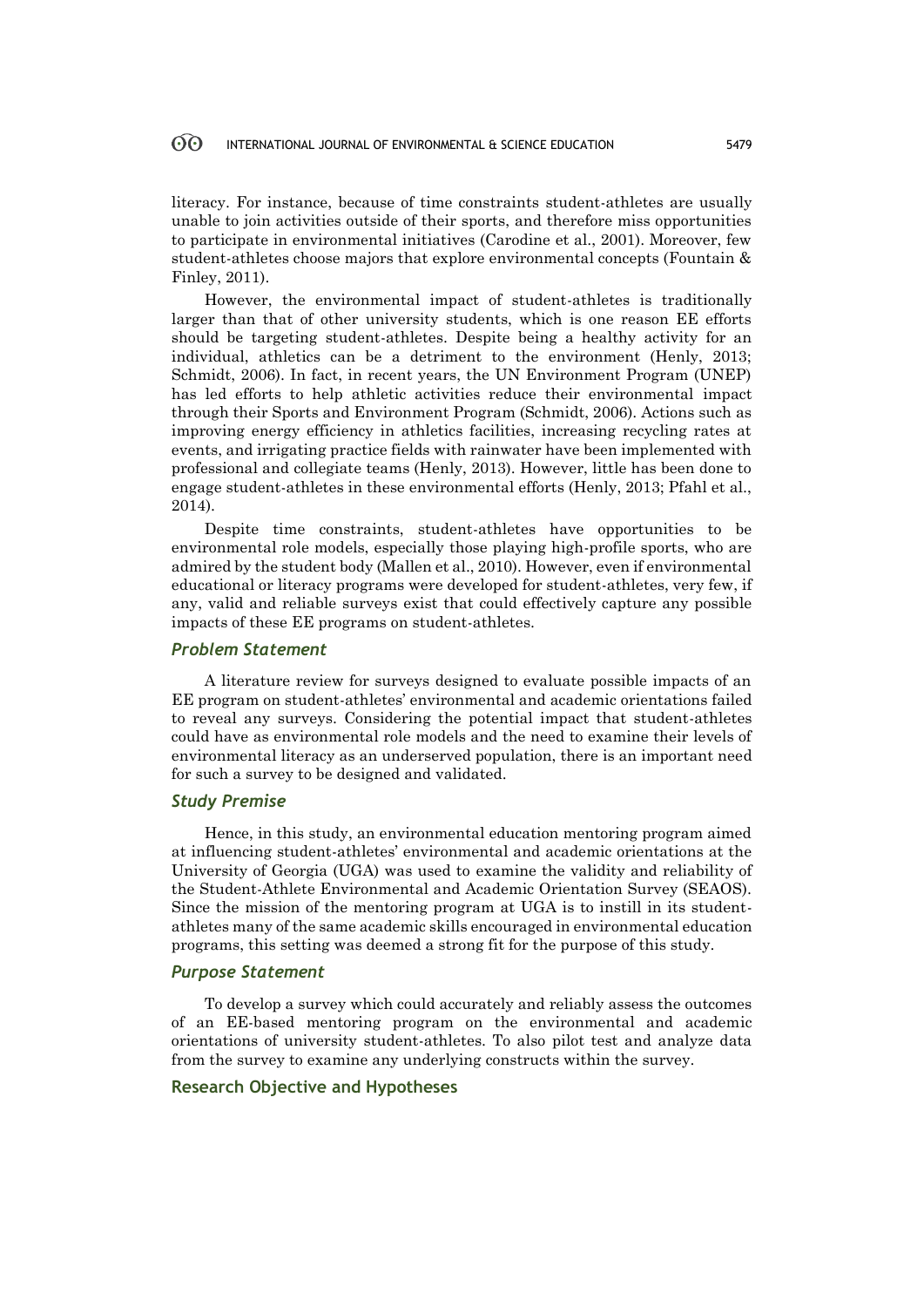Objective 1: Develop a reliable and valid survey that measured studentathletes' environmental attitudes, behaviors, knowledge, academic self-efficacy, self-regulatory learning, motivation, and use of learning strategies, subsequently entitled the Student-Athlete Environmental and Academic Orientations Survey, or SEAOS.

Alternative Hypothesis 1a: Analysis will reveal that the SEAOS will provide valid and reliable data for student-athletes of both treatment and control groups.

Alternative Hypothesis 1b: Analysis will reveal that the SEAOS will provide data which supports the existence of several underlying dimensions of environmental and academic orientations within the survey.

#### **Methods**

In this study, a survey measuring environmental and academic orientations of student-athletes was created, entitled the Student-Athlete Environmental and Academic Orientations Survey (SEAOS). For the mentoring program utilized in this study, university student-athletes were paired with a mentor for one semester and met two to three times each week for hour-long sessions to develop studying, time management, and organization strategies to assist them with their academic work. The development of the survey was part of a larger study conducted by UGA which examined the outcomes of the EE-based mentoring program in further detail.

### *Study Population*

The study population for the SEAOS was university student-athletes. The sample used to validate the SEAOS was composed of student-athletes enrolled in the UGA Athletic Association (UGAAA) academic mentoring program. The NCAA Division I sports represented in the sample included baseball, women's basketball, equestrian, men's and women's golf, gymnastics, soccer, softball, men's and women's swim and dive, men's and women's tennis, men's and women's track and field and cross country, and volleyball.

In development of the SEAOS, standard psychometric procedures from the literature were utilized to ensure reliability and validity of the SEAOS (Vaske, 2008), which are outlined in following steps:

- 1. A comprehensive literature review was conducted pertaining to environmental attitudes and academic orientations of student-athletes.
- 2. Appropriate existing survey items were identified.
- 3. Existing items were adapted and new items were created.
- 4. A draft survey was pilot tested.
- 5. Pilot data were analyzed and the survey was finalized.

The final survey was implemented and results were analyzed

#### *Literature Review*

A literature review revealed a few surveys that examined environmental or academic constructs. Surveys with robust validity and reliability were further examined for fit within this study. The criteria for acceptable validity included high factor loadings  $(≥ 0.5)$  with few cross-loadings. Additionally, constructs with eigenvalues greater than one were retained (Kaiser, 1970; Russell, 2002). For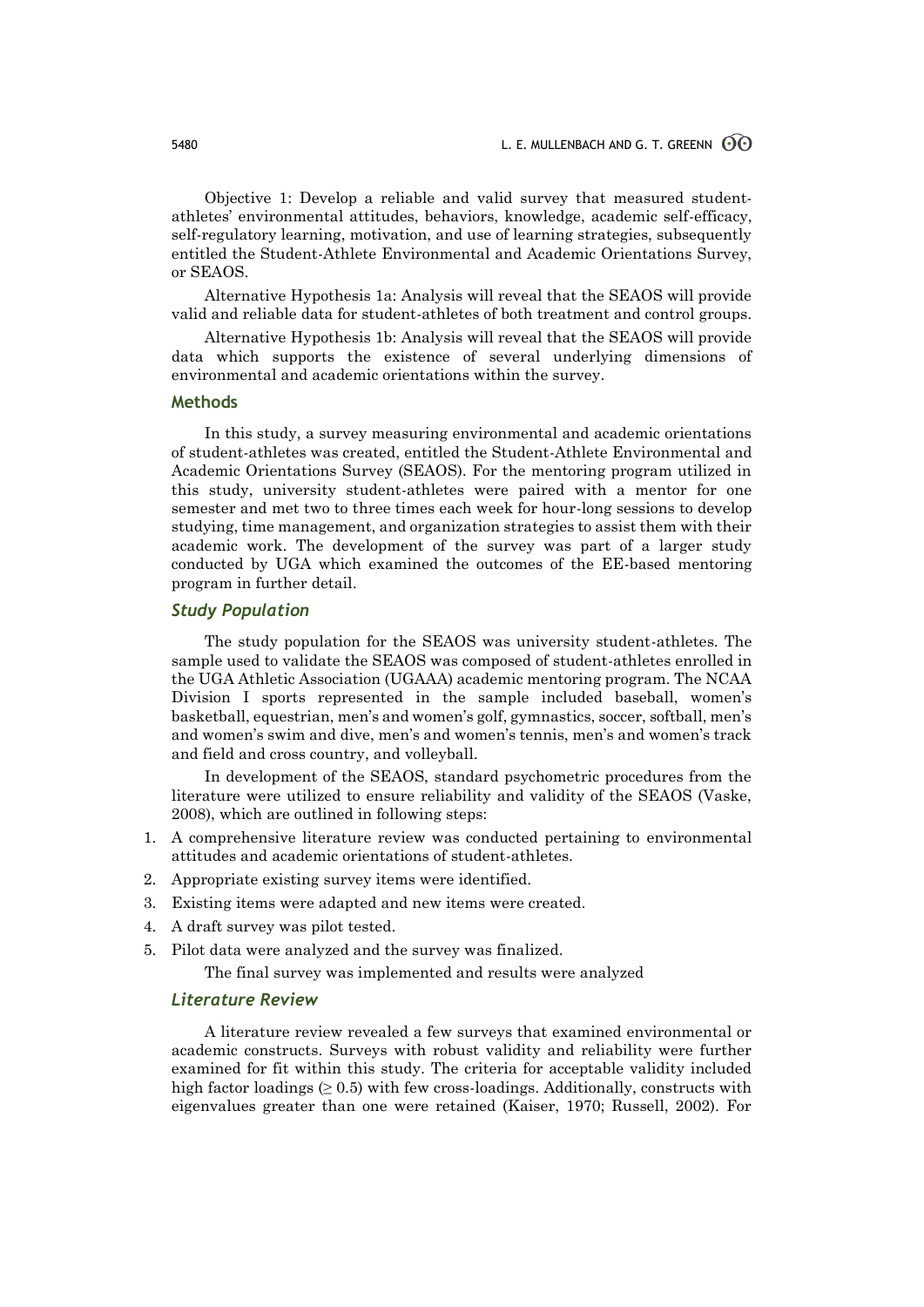reliability the acceptable criterion was Cronbach's  $\alpha > 0.7$  (Vaske, 2008). Finally, a comprehensive set of items with related scales was compiled from previous surveys (Andrews & Clark, 2011; Larson et al., 2011; Leeming et al., 1995; Pintrich & De Groot, 1990; Solberg et al., 1993; Zimmerman et al., 1992). Some new items were also created and reviewed by a panel of experienced researchers in this subject area.

Constructs to be included in the SEAOS were selected based on the two theories guiding this study, Constructivist Learning Theory and the cognitive hierarchy proposed by Vaske and Donnelly (1999). Additionally, the inclusion of these constructs was confirmed after examining previous studies on the effect of EE and science education on academic orientations (Hines, Hungerford, & Tomera, 1987; Karaca, Armagan, & Bektas, 2016; Stern & Dietz, 1994). From those examinations, it became evident that certain constructs would be appropriate for this study's population. Subsequently, attitudes, behavioral intent, and knowledge were deemed appropriate environmental constructs to assess possible effects of EE programming on student-athletes' environmental orientations. Furthermore, self-efficacy, motivation, and use of learning strategies were also deemed appropriate academic domains to assess the effect of EE programming on student-athletes (Ernst & Monroe, 2004; Hungerford et al., 2000).

Some researchers seeking to measure environmental attitudes elect to use the revised New Ecological Paradigm Scale (NEP), but the NEP was not used in the SEAOS because it was considered inappropriate for the study population. The NEP measures general environmental worldview and values, but it has not proven to be a robust measure of environmental attitudes of younger participants (Larson, Green, & Castleberry, 2011). Instead, modified versions of the items which Larson et al. developed for children aged 6-13 years old, which were repeated with fourth, fifth, and seventh grade students in a study by Bergman (2015), were adapted for use in this study.

Behavioral intent was measured with items from the Children's Environmental Attitudes and Knowledge Scale (CHEAKS). Original CHEAKS items were reworded to meet this study's population, as the original version was meant for children under 18. Other items which had become outdated or did not suit this study's population were also removed. The knowledge construct of the CHEAKS was not used as it did not measure the intended knowledge provided within the EE program in this study.

To address self-efficacy, items from the College Self-Efficacy Inventory (CSEI) were selected based on use in previous studies such as Gore (2006), which looked at self-efficacy beliefs as they related to college outcomes; self-efficacy in Gore's study accounted for four to ten percent of variance in GPA scores when measured at the end of the semester. Selected items from the CSEI were reworded for the SEAOS. Additional self-efficacy items were adapted from the Self-Efficacy for Self-Regulated Learning construct of the Children's Multidimensional Self-Efficacy Scale (CMSES) (Bandura, 1989). Minor modifications were made to clarify wording and increase relevancy for university students, as the original CMSES was meant for high school students. Bandura developed the CMSES in 1989, and since its introduction it has been used in other studies which reported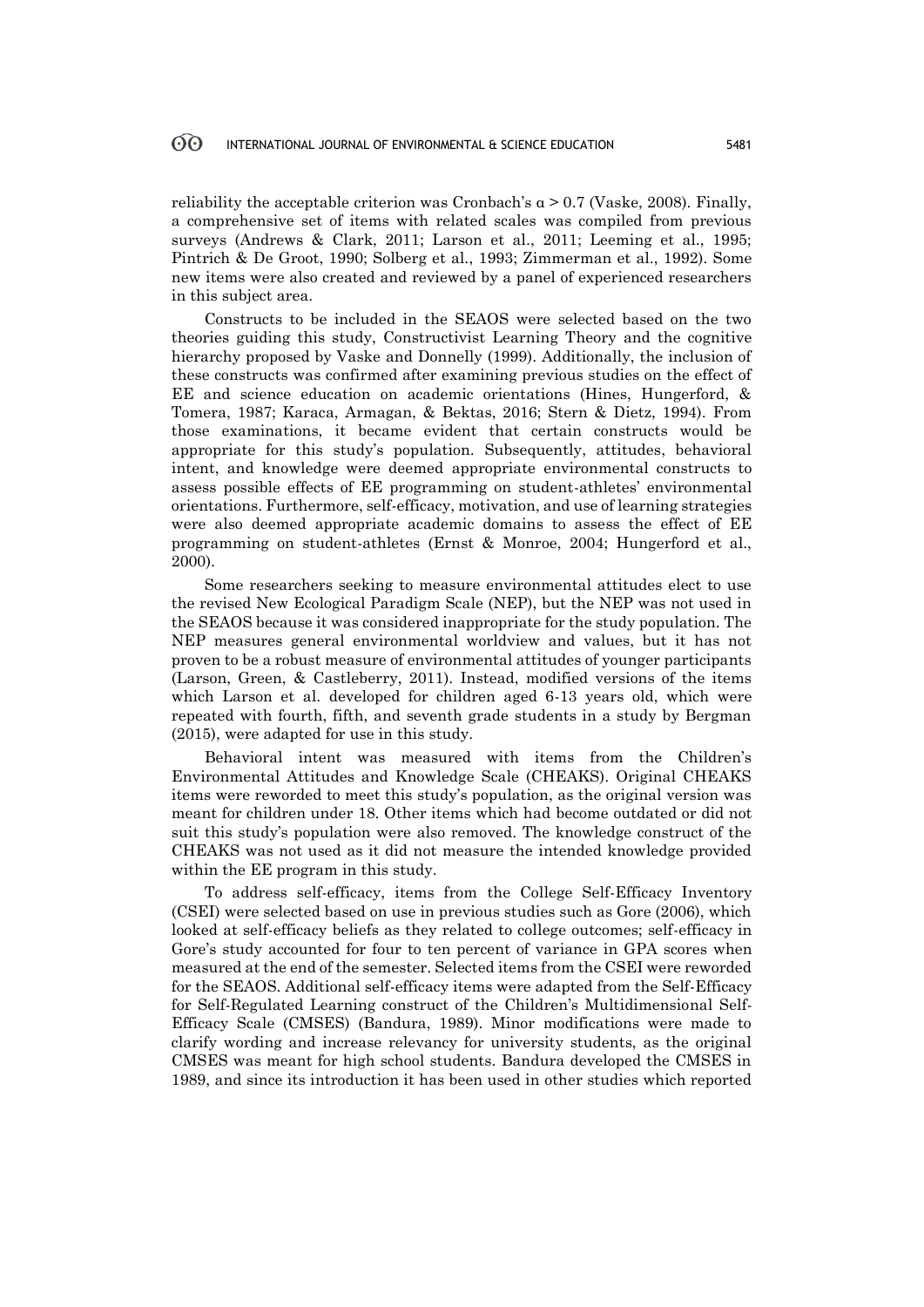reliability coefficients above 0.7. (Bandura et al., 1996; Bandura, Barbaranelli, Caprara, & Pastorelli, 2001).

In addition to self-efficacy, the SEAOS included items pertaining to academic motivations. The motivation items modified for this study were from the Motivated Strategies for Learning Questionnaire (MSLQ) (Pintrich & De Groot, 1990). Some of the items in the Self-Efficacy construct and the Cognitive Strategy Use construct of the MSLQ were selected and modified to provide greater clarity and a more student-centered perspective; Test Anxiety, Intrinsic Value, and Self-Regulation items of the MSLQ were not used, because they did not align with the objectives of this study or with the mission of the UGAAA mentoring program.

The content of the environmental knowledge questions was specific to the EE lessons developed for this study. Knowledge questions in the literature did not sufficiently capture the content in the provided EE curriculum, so it was necessary to create new questions. The EE curriculum in this study focused on five topics, and two questions were created for each topic, totaling ten questions in the environmental knowledge construct.

### *Adaptation of Existing Survey Items*

Items from the following surveys were adapted for use within the SEAOS: Children's Environmental Attitudes and Knowledge Scale (Leeming et al., 1995), Children's Environmental Perception Scale (Larson, Green, & Castleberry, 2011), Children's Multidimensional Self-Efficacy Scale (Bandura, 1989), College Self-Efficacy Inventory (Solberg et al., 1993), and the Motivated Strategies for Learning Questionnaire (Pintrich & DeGroot, 1990). The number of items from each survey is displayed in Table 1. A full list of original items is provided in Table 8 in Appendix B.

| SEAOS Items Per Construct and Original Sources |            |                                 |
|------------------------------------------------|------------|---------------------------------|
| Construct                                      | # of Items | Original Source                 |
| <b>Environmental Attitudes</b>                 | 6          | Larson, Green, & Castleberry,   |
|                                                |            | 2011                            |
| Environmental Behavioral Intent                | 10         | Leeming, Dwyer, & Bracken, 1995 |
| Academic Self-Efficacy                         | 8          | Solberg et al., 1993            |
| Self-Efficacy for Self-Regulatory              | 8          | Bandura, 1989                   |
| Learning                                       |            |                                 |
| <b>Academic Motivation</b>                     | 9          | Pintrich & DeGroot, 1990        |
| Use of Learning Strategies                     | 17         | Pintrich & DeGroot, 1990        |

Table 1. SEAOS Items Per Construct and Their Original Sources

Items for the Student-Athlete Environmental and Academic Orientation Survey (SEAOS) were adapted from existing surveys. The number of items per SEAOS construct is shown in Table 1. The original source of those items are also given.

Once applicable items were identified, they were reviewed by experienced researchers within this subject area. Some items were reworded for clarity, to be more personally relevant, or appropriate for this study's population, as personal relevancy, rather than a focus on the world or humanity, was recommended in the literature (Schindler, 1999).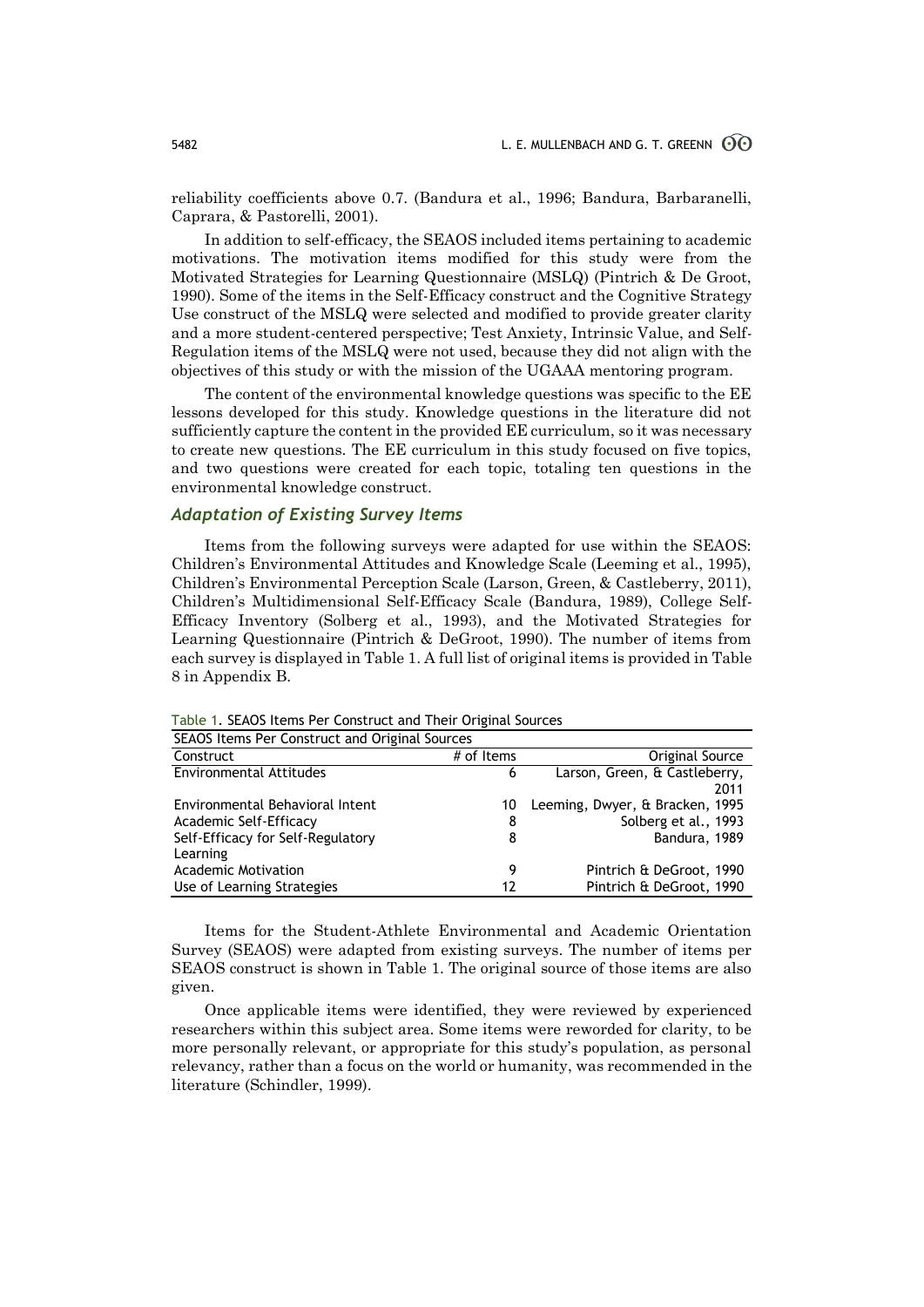### *Creation of New Items*

Despite the number of survey items gathered from the literature search, some areas of intended study required the creation of new items. For example, the mission of the UGAAA mentoring program is to enable students to work independently and organize their classes and studying around athletic obligations. Thus, to measure the ability of student-athletes to balance all aspects of their lives, an item "I am confident I can keep up with my athletic training" was added among items which referred to the ability to keep up-to-date with schoolwork and other aspects of life. Items were initially created as groups of at least three to help promote stronger reliability and validity. New items were also evaluated by experienced researchers within this subject area, as well as by the stakeholders.

### *Pilot Testing*

Once modified the new items were compiled into a draft survey, and a pilot test was conducted. In Spring 2014, the draft SEAOS was tested with 91 studentathletes at UGA. The pilot sample was divided randomly into a treatment group composed of 31 student-athletes and a control group composed of 60 studentathletes using a random number generator. Participating student-athletes completed the SEAOS as a pretest-posttest, since it was also being used to evaluate the pilot EE curriculum. The pretest was administered in early January, and the posttest was administered in early May. In addition to the pilot test, a focus group with stakeholders, which included the Director of the Student-Athlete Academic Center and the Mentor Coordinator, provided feedback on the pilot SEAOS.

During the focus group, stakeholders noticed some items did not reflect the mission or objectives of the mentoring and tutoring programs. Subsequently, some items were reworded or removed based on results from Cronbach's alphas, principal components analysis (PCA), and feedback from the stakeholders.

Table 2 displays Cronbach's alpha coefficients of pilot scores. Items with an alpha coefficient below 0.5 were removed to improve scale reliability. Inter-item correlations were also examined, and items with negative correlations were removed. Varimax rotation was utilized because the original surveys were shown to have strong construct validity.

| Cronbach's Alpha Reliability Coefficients and Eigenvalues for Pilot SEAOS |                     |            |
|---------------------------------------------------------------------------|---------------------|------------|
| Scale                                                                     | Cronbach's $\alpha$ | Eigenvalue |
| <b>Environmental Attitudes</b>                                            | 0.79                | 2.71       |
| <b>Environmental Behaviors</b>                                            | 0.82                | 6.09       |
| Use of Learning Strategies                                                | 0.90                | 2.72       |
| Academic Self-Efficacy                                                    | 0.90                | 5.72       |
| Self-Efficacy for Self-Regulatory Learning                                | 0.93                | 5.68       |
| <b>Academic Motivation</b>                                                | 0.97                | 9.74       |

Table 2. Cronbach's Alpha Reliability Coefficients and Eigenvalues for Pilot SEAOS

Reliability tests were conducted on each pilot Student-Athlete Environmental and Academic Orientation Survey construct, to ensure each construct's Cronbach's alpha was above 0.7. The lowest Cronbach's alpha coefficient was observed with the environmental attitudes construct, with an alpha of 0.79. Items constituted a construct when eigenvalues reached at least 1.0.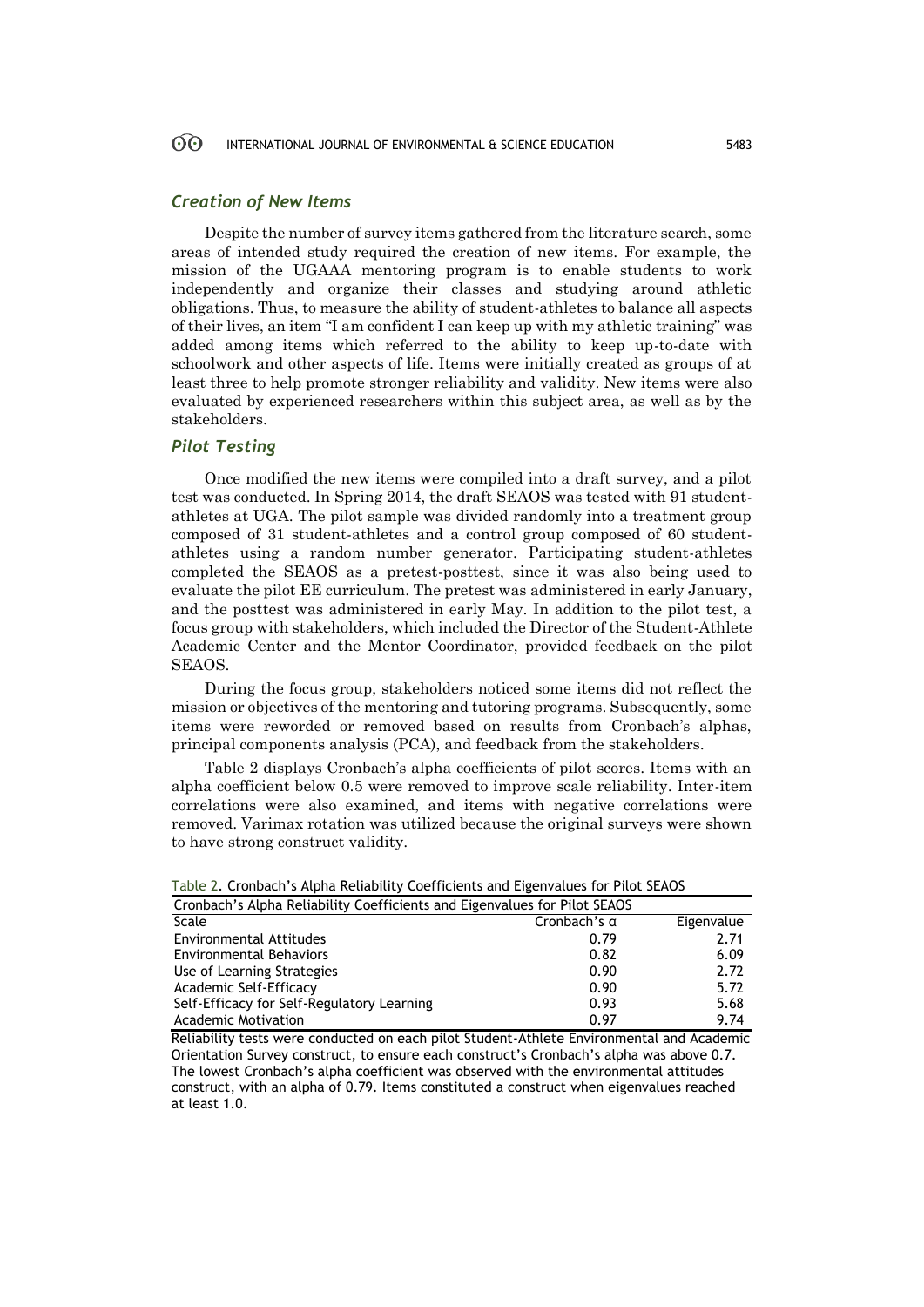Pilot testing revealed some issues with certain items. Three items in the environmental attitudes scale which addressed harming nature or ways in which humans can alter nature loaded on a separate construct. Those three items were negatively-worded which may have led participants to respond to them differently or erroneously, resulting in a second illusory component. To retain a single construct and to improve the Cronbach's alpha coefficient, those items were removed. Additionally, some items in the behavioral intent construct referred to behaviors that were outdated (e.g., writing letters, going door-to-door), hence these items were subsequently removed. Some items in the academic constructs also experienced issues in the pilot test. Consequently, 12 items were removed to improve loadings and reliability (See Table 3).

| Table 3. Modifications to Final SEAOS Following Pilot Testing |  |  |  |
|---------------------------------------------------------------|--|--|--|
|                                                               |  |  |  |

| Modifications to Final SEAOS Following Pilot Testing                                    |                          |                  |
|-----------------------------------------------------------------------------------------|--------------------------|------------------|
| Items Removed                                                                           | Item Reworded            | Item Added       |
| I need plants to live.                                                                  | Original: I am confident | I am confident I |
| People need to take better care of plants                                               | I can understand         | can prepare an   |
| and animals.                                                                            | material presented in    | outline for a    |
| I need to take better care of plants and                                                | my class readings.       | term paper.      |
| animals.                                                                                | Modified: I am           |                  |
| I would give some of my own money to help                                               | confident I can          |                  |
| the environment.                                                                        | understand my class      |                  |
| I would be willing to use efficient light bulbs                                         | readings.                |                  |
| to save energy.                                                                         |                          |                  |
| I recycle some of the things I use.                                                     |                          |                  |
| I am confident I can do well on my exams.                                               |                          |                  |
| I am confident I can do well on pop quizzes.                                            |                          |                  |
| I am confident I can take good class notes.                                             |                          |                  |
| I am confident I can effectively balance time                                           |                          |                  |
| between schoolwork and athletics.                                                       |                          |                  |
| When I study, I go through readings and class                                           |                          |                  |
| notes and try to find the most important                                                |                          |                  |
| ideas.                                                                                  |                          |                  |
| I make good use of study time.                                                          |                          |                  |
| I make simple charts, diagrams, or tables to                                            |                          |                  |
| help organize class material.                                                           |                          |                  |
| When I study, I pull together information                                               |                          |                  |
| from different sources, such as lectures,                                               |                          |                  |
| readings, and discussions.                                                              |                          |                  |
| I ask the instructor to clarify materials that I<br>don't understand.                   |                          |                  |
| When I study, I write brief outlines of the                                             |                          |                  |
| main ideas from the readings and class                                                  |                          |                  |
| notes.                                                                                  |                          |                  |
| I attend class regularly.                                                               |                          |                  |
| I make sure that I keep up with the weekly                                              |                          |                  |
| readings and assignments for class.                                                     |                          |                  |
| Some items from the pilot Student-Athlete Environmental and Academic Orientation Survey |                          |                  |

Some items from the pilot Student-Athlete Environmental and Academic Orientation Survey (SEAOS) identified as having weak reliability and validity were modified or removed before the final SEAOS administration. One item was added after consultation with researchers experienced in the area.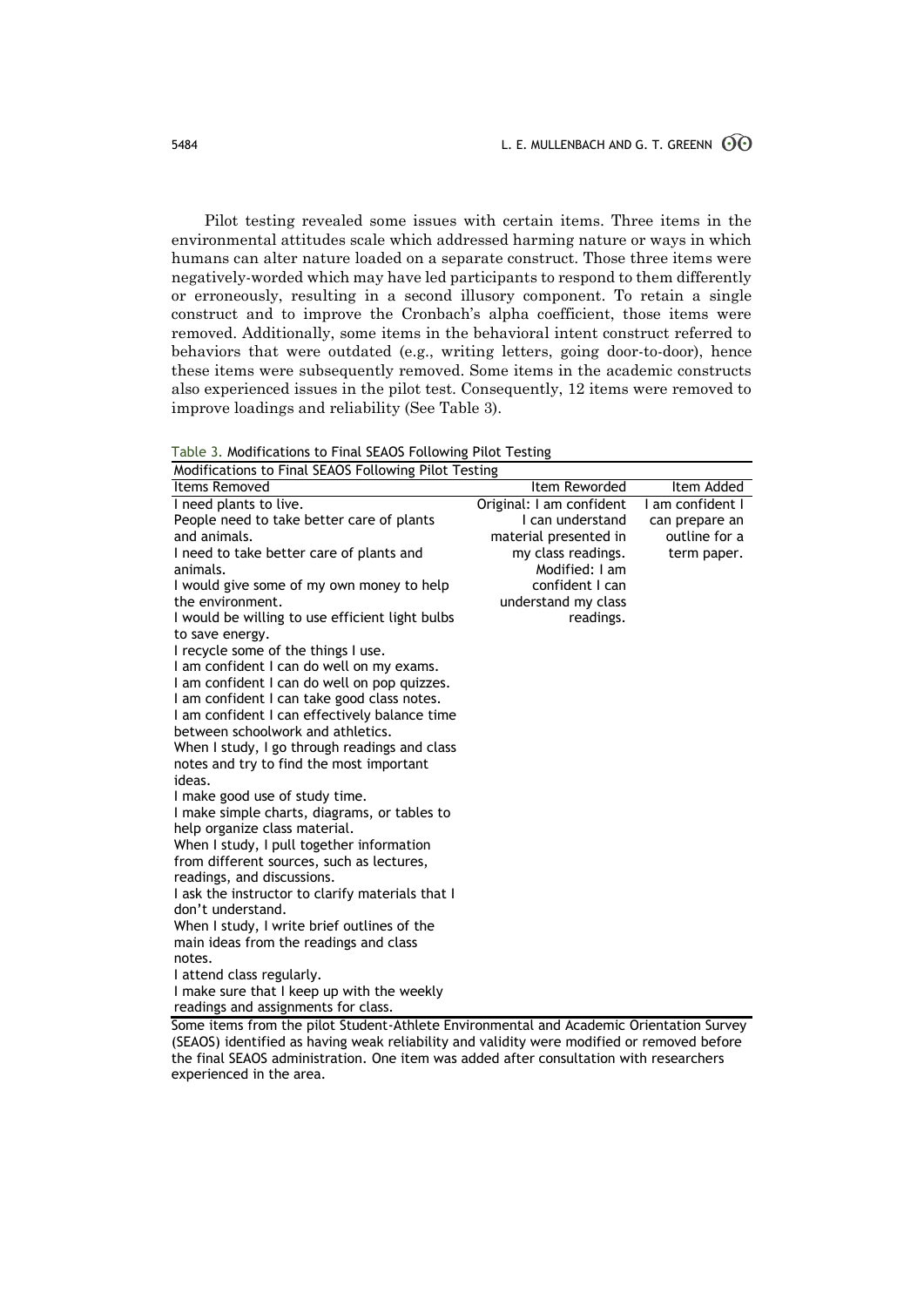### *Final Implementation*

Final implementation of the SEAOS took place in Fall 2014 and Spring 2015. The SEAOS was administered as a pretest-posttest to student-athletes in the treatment and control groups. Student-athletes in the final study sample were randomly divided into the treatment or control group by the same means as the pilot test.

Items in the SEAOS pertaining to environmental attitudes and behaviors used a Likert-type scale, in which student-athletes were given five answer choices (i.e., from "Strongly Disagree" to "Strongly Agree") in response to several statements. Following the environmental behavior items, an open-ended question asked for any additional pro-environmental behaviors performed regularly.

The academic items used a seven-point semantic scale (e.g., from 1, "not at all true of me" to 7, "true of me"). Additionally, an open-ended question asked for any other study strategies used regularly. The environmental knowledge questions consisted of ten multiple-choice questions with four answer choices for each question. The content of the environmental knowledge questions pertained to main ideas presented in the EE curriculum.

#### **Results**

#### *Final Implementation*

The final study sample contained 33 student-athletes in the treatment group and 31 student-athletes in the control group. Both samples included studentathletes who were mostly freshmen or sophomores.

The final SEAOS contained seven constructs, which were followed by multiple-choice environmental knowledge questions, and concluded with sociodemographic items. Analysis of the SEAOS data revealed several constructs (See Table 4). Since the pilot test revealed strong item correlations, PCA using direct oblimin rotation was conducted to detect these constructs (Jennrich & Sampson, 1966). Table 5 displays the Kaiser-Meyer-Olkin Measure of Sampling Adequacy and Bartlett's Test of Sphericity, which indicated PCA was appropriate for this data.

| Cronbach's Alpha Reliability Coefficients and Eigenvalues for SEAOS |                     |            |                                         |
|---------------------------------------------------------------------|---------------------|------------|-----------------------------------------|
| Scale                                                               | Cronbach's $\alpha$ | Eigenvalue | % Variance<br>explained<br>within scale |
| <b>Academic Motivation</b>                                          | 0.95                | 6.52       | 72.5                                    |
| Self-Efficacy for Self-Regulatory Learning                          | 0.95                | 6.00       | 75.1                                    |
| Academic Self-Efficacy                                              | 0.93                | 5.53       | 69.1                                    |
| Use of Learning Strategies                                          | 0.93                | 6.78       | 56.5                                    |
| <b>Environmental Behaviors</b>                                      | 0.89                | 5.20       | 52.0                                    |
| <b>Environmental Attitudes</b>                                      | 0.82                | 3.39       | 56.5                                    |

**Table 4.** Cronbach's Alpha Reliability Coefficients and Eigenvalues for SEAOS.

The final Student-Athlete Environmental and Academic Orientation Survey (SEAOS) was administered, and Cronbach's reliability tests were conducted to confirm the structures hypothesized during the pilot test existed in the final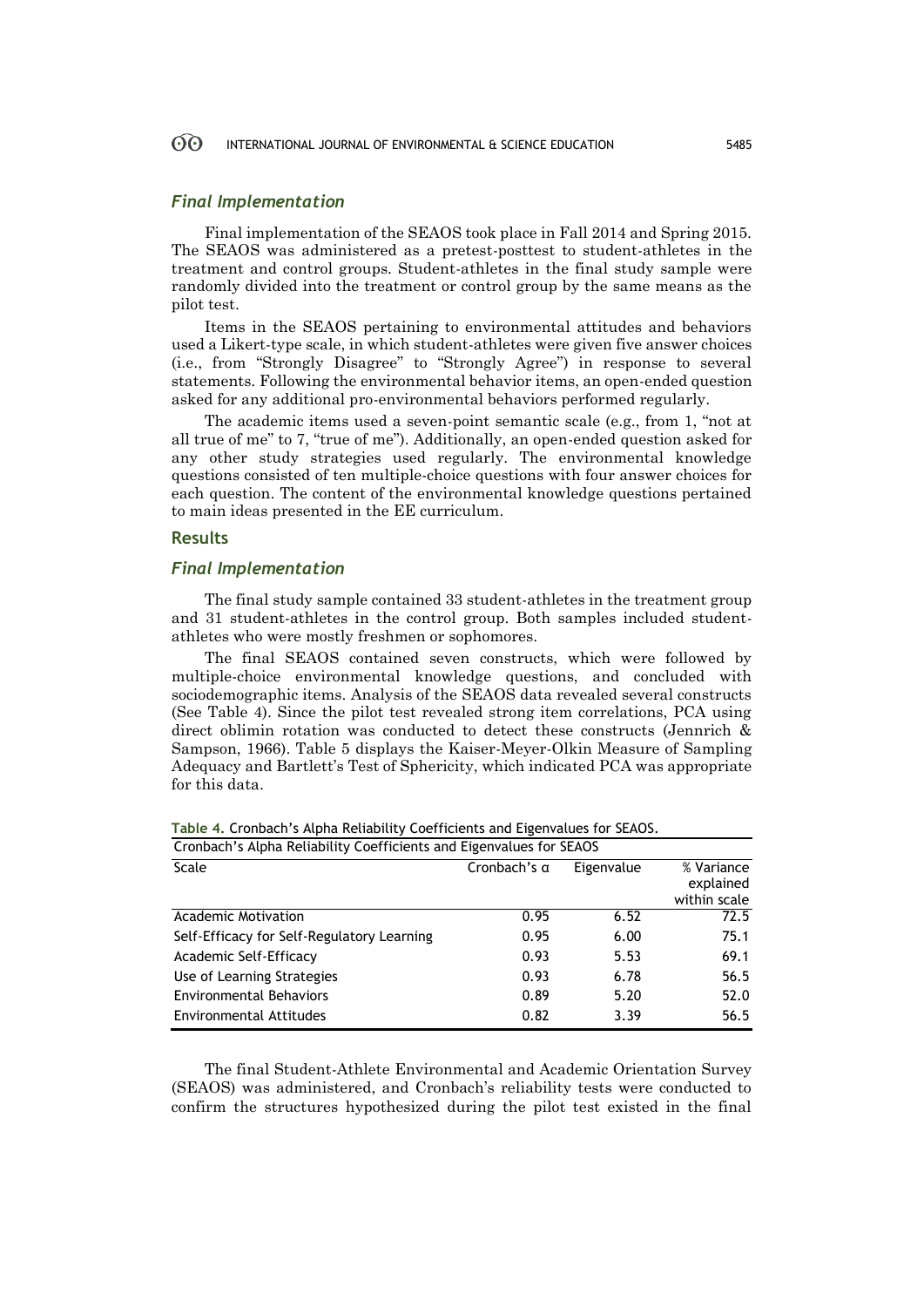SEAOS. Coefficients were above 0.7, and eigenvalues were above 1. Additionally, percent variance explained by the main construct are displayed in Table 4.

|                                               |            |                   |    | Bartlett's Test |
|-----------------------------------------------|------------|-------------------|----|-----------------|
| Source                                        | <b>KMO</b> | Approximate $X^2$ | df | р               |
| Environmental Attitudes                       | 0.72       | 264.17            | 15 | < 0.001         |
| Academic Self-Efficacy                        | 0.81       | 575.07            | 28 | < 0.001         |
| Use of Learning Strategies                    | 0.83       | 555.69            | 66 | < 0.001         |
| <b>Environmental Behaviors</b>                | 0.84       | 353.46            | 45 | < 0.001         |
| Self-Efficacy for Self-Regulatory<br>Learning | 0.88       | 516.17            | 28 | < 0.001         |
| Academic Motivation                           | 0.90       | 568.81            | 36 | < 0.001         |

**Table 5.** Kaiser-Meyer-Olkin (KMO) Measure of Sampling Adequacy and Bartlett's Test of Sphericity for SEAOS Scales

Principal components analysis was conducted on the posttest Student-Athlete Environmental and Academic Orientation Survey, and Table 5 displays the results of Kaiser-Meyer-Olkin and Barlett's tests, which indicated Principal Components Analysis was appropriate.

One difference in the revealed constructs in the final implementation of the SEAOS that was not present in the pilot test was that environmental behavior items on the posttest loaded onto two components. Based on the type of actions to which the items referred, the components were named "individual action" and "collective action." However, further tests of construct validity did not reveal that these two components resembled separate constructs. Inter-item correlations revealed that "collective action" items were still highly correlated with "individual action" items, with the exception of two pairs of items. The two-pair exception was deemed insufficient to qualify the "collective action" component as a separate construct, and the hypothesized single-construct structure was retained. The study sample may have perceived their own behavior patterns differently when performing the different types of actions in the SEAOS, leading participants to respond to these two item types slightly differently. Loadings for environmental behavior items are displayed in Table 6. Table 7 displays component loadings of each other SEAOS construct.

| Pattern and Structure Matrix for Principal Components Analysis |             |         |         |      |                  |
|----------------------------------------------------------------|-------------|---------|---------|------|------------------|
|                                                                |             |         | Pattern |      | <b>Structure</b> |
| Component                                                      | <b>Item</b> | А       | B       | А    | B                |
| A. Individual Action                                           |             | 0.91    | $-0.10$ | 0.89 | 0.36             |
|                                                                | 4           | 0.91    | $-0.05$ | 0.87 | 0.32             |
|                                                                |             | 0.83    | 0.02    | 0.84 | 0.40             |
|                                                                | 6           | 0.80    | 0.04    | 0.81 | 0.40             |
|                                                                | 10          | 0.79    | 0.01    | 0.79 | 0.37             |
|                                                                |             | 0.64    | 0.30    | 0.78 | 0.59             |
| <b>B.</b> Collective Action                                    |             | $-0.11$ | 0.92    | 0.31 | 0.87             |
|                                                                |             | 0.02    | 0.77    | 0.53 | 0.80             |
|                                                                |             | 0.21    | 0.70    | 0.37 | 0.78             |

Table 6. Pattern and Structure Matrix for Principal Components Analysis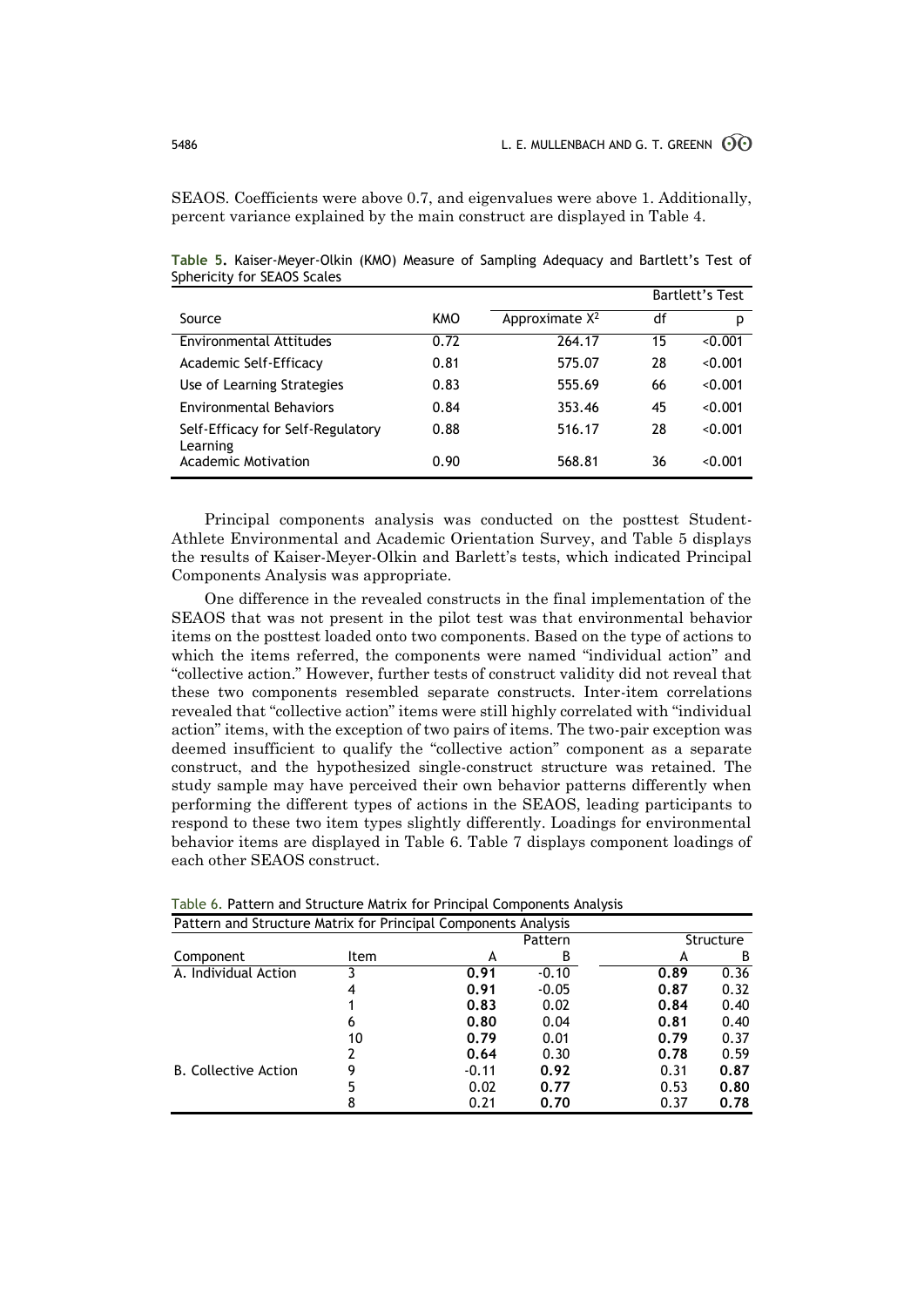Table 6 displays the pattern and structure matrix of two components identified in the environmental behavior scale in principal components analysis on the posttest Student-Athlete Environmental and Academic Orientation Survey. The Principal Components Analysis was conducted using oblimin rotation, and the subsequent components were named individual action and collective action. Bolded numbers indicate the items loaded onto that component.

| Principal Components Analysis Loadings for Pre- and Posttest SEAOS |                         |                     |                 |
|--------------------------------------------------------------------|-------------------------|---------------------|-----------------|
| Component                                                          | Item                    | Pretest $(n = 140)$ | Posttest $(n =$ |
|                                                                    |                         |                     | 64)             |
| <b>Environmental Attitudes</b>                                     | 5                       | 0.54                | 0.83            |
|                                                                    | 4                       | 0.72                | 0.77            |
|                                                                    | 3                       | 0.45                | 0.76            |
|                                                                    | 1                       | 0.73                | 0.75            |
|                                                                    | $\overline{2}$          | 0.78                | 0.74            |
|                                                                    | 6                       | 0.76                | 0.66            |
| Academic Self-efficacy                                             | $\frac{3}{2}$           | 0.88                | 0.92            |
|                                                                    |                         | 0.87                | 0.89            |
|                                                                    | 8                       | 0.87                | 0.83            |
|                                                                    | 1                       | 0.86                | 0.89            |
|                                                                    | $\overline{7}$          | 0.84                | 0.82            |
|                                                                    | 5                       | 0.80                | 0.89            |
|                                                                    | 4                       | 0.69                | 0.70            |
|                                                                    | 6                       | 0.67                | 0.68            |
| Self-Regulatory Learning                                           | 7                       | 0.92                | 0.86            |
|                                                                    | 4                       | 0.91                | 0.82            |
|                                                                    | $\overline{\mathbf{3}}$ | 0.91                | 0.89            |
|                                                                    | 5                       | 0.91                | 0.94            |
|                                                                    | $\overline{\mathbf{c}}$ | 0.90                | 0.86            |
|                                                                    | 6                       | 0.89                | 0.93            |
|                                                                    | 1                       | 0.88                | 0.75            |
|                                                                    | 8                       | 0.87                | 0.86            |
| Motivations                                                        | 6                       | 0.94                | 0.79            |
|                                                                    | $\frac{8}{3}$           | 0.94                | 0.92            |
|                                                                    |                         | 0.93                | 0.83            |
|                                                                    | $\overline{\mathbf{4}}$ | 0.92                | 0.88            |
|                                                                    | 1                       | 0.90                | 0.88            |
|                                                                    | 7                       | 0.87                | 0.82            |
|                                                                    | 5                       | 0.87                | 0.79            |
|                                                                    | $\overline{\mathbf{c}}$ | 0.85                | 0.88            |
|                                                                    | 9                       | 0.83                | 0.87            |
| Use of Learning Strategies                                         | 1                       | 0.86                | 0.83            |
|                                                                    | $\overline{7}$          | 0.84                | 0.80            |
|                                                                    | 10                      | 0.80                | 0.78            |
|                                                                    | $\boldsymbol{6}$        | 0.80                | 0.75            |
|                                                                    | $\overline{\mathbf{4}}$ | 0.80                | 0.80            |
|                                                                    | 8                       | 0.80                | 0.82            |
|                                                                    | 11                      | 0.79                | 0.67            |
|                                                                    | 9                       | 0.77                | 0.76            |
|                                                                    | 3                       | 0.77                | 0.65            |
|                                                                    | $\overline{2}$          | 0.76                | 0.81            |
|                                                                    | 12                      | 0.72                | 0.77            |
|                                                                    | 5                       | 0.70                | 0.53            |

Table 7. Matrix Coefficients for Principal Components Analysis using Oblimin Rotation for Pre- and Posttest SEAOS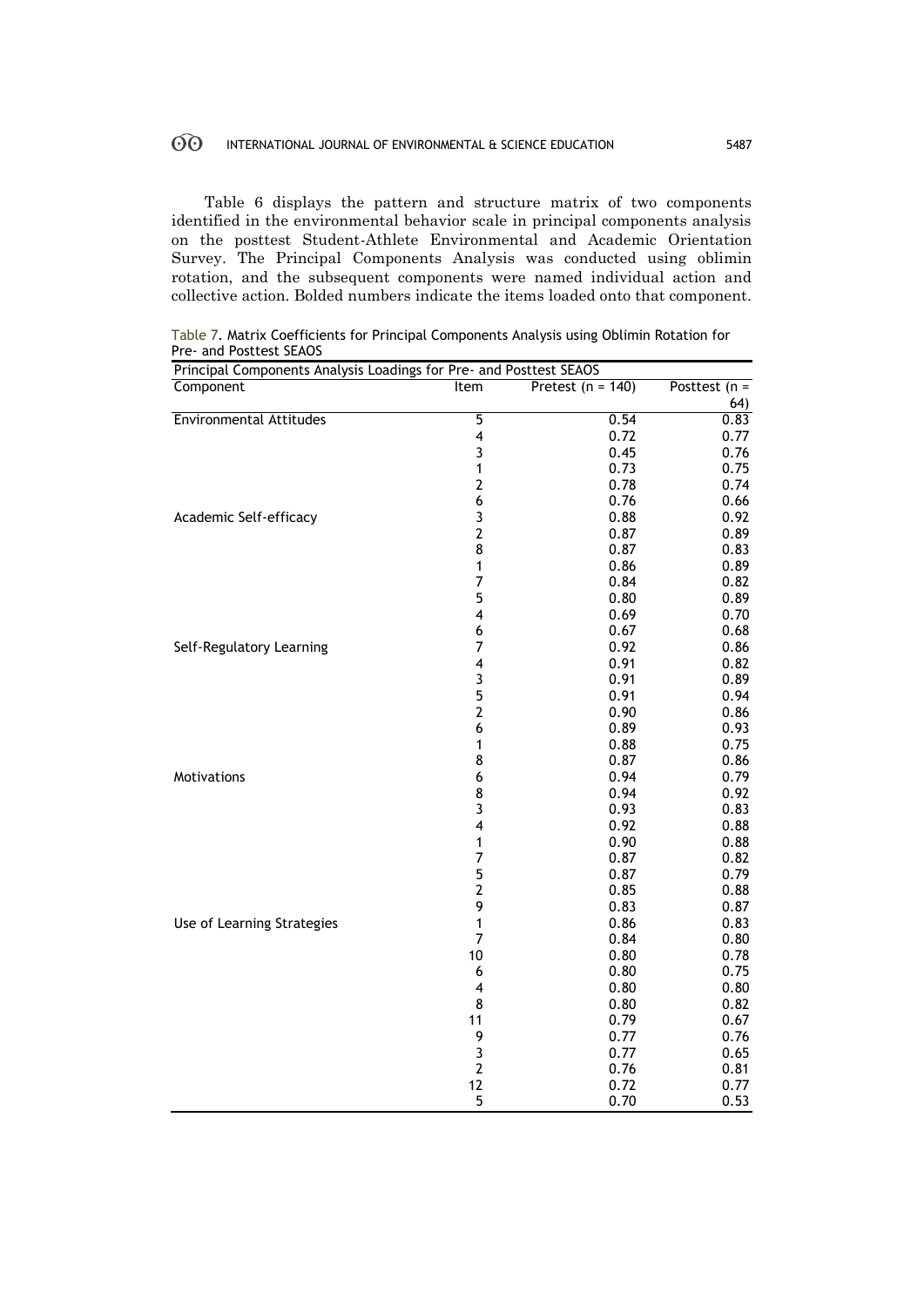Results of Principal Components Analysis conducted on the constructs listed in Table 7 indicated a single component structure for those constructs. Items loaded strongly onto each component.

## **Discussion and Conclusions**

The research objective of this study was to create a reliable and valid survey that measured student-athletes' environmental and academic orientations, and the steps taken to construct the SEAOS achieved this objective. Each hypothesized construct was confirmed through validity tests and received Cronbach's alpha values above 0.7. Additionally, items loaded onto six constructs at or above the predetermined threshold of 0.5. The constructs included academic self-efficacy, environmental attitudes, environmental behaviors, motivation, selfregulatory learning, and use of learning strategies.

This study successfully achieved its research objective. However, future studies using the SEAOS should seek a sample size of at least 200 to ensure robust results of principal components analysis. This study was restricted to a smaller sample, thus further research is needed to improve the efficacy of the SEAOS. In particular, a larger sample size would enable researchers to confirm the structure of the environmental behavior items and two sub-constructs, "individual action" and "collective action," which may or may not represent separate constructs.

Furthermore, despite pilot testing and corrections, the environmental knowledge questions did not appear to adequately measure knowledge gained from the EE curriculum. Participants, regardless of the number of EE lessons they completed, did not improve knowledge scores on the posttest. Both groups had equal knowledge levels on the pretest. These questions may have been too specific and hence may not have reflected the holistic approach of the EE curriculum. Therefore, the lack of significant results from the knowledge questions should not hinder the ability of future studies to successfully use the SEAOS to measure affective (e.g., attitudes) environmental constructs in university students.

Increasingly, EE programs are beginning to incorporate learning styles, pedagogy, and interdisciplinary curricula (Ardoin, Clark, & Kelsey, 2013), creating the need for a survey to evaluate such programs. The validated constructs that comprise the SEAOS are ideal for fulfilling this need. Moreover, if university student-athletes continue to require academic support and exposure to environmental knowledge, the use of the SEAOS in future studies would help improve the robustness of the survey and assist the senior administration of student-athlete development seeking support for interventional EE programs. Through continued efforts to improve the environmental literacy of university student-athletes, universities can work to cultivate a culture of sustainability on their campuses as well as contribute to positive academic outcomes in some of their at-risk students.

#### **Disclosure statement**

No potential conflict of interest was reported by the authors.

#### **Notes on contributors**

**Lauren E. Mullenbach** holds a PhD in science education and now is an associate professor at University of Georgia, Georgia, USA.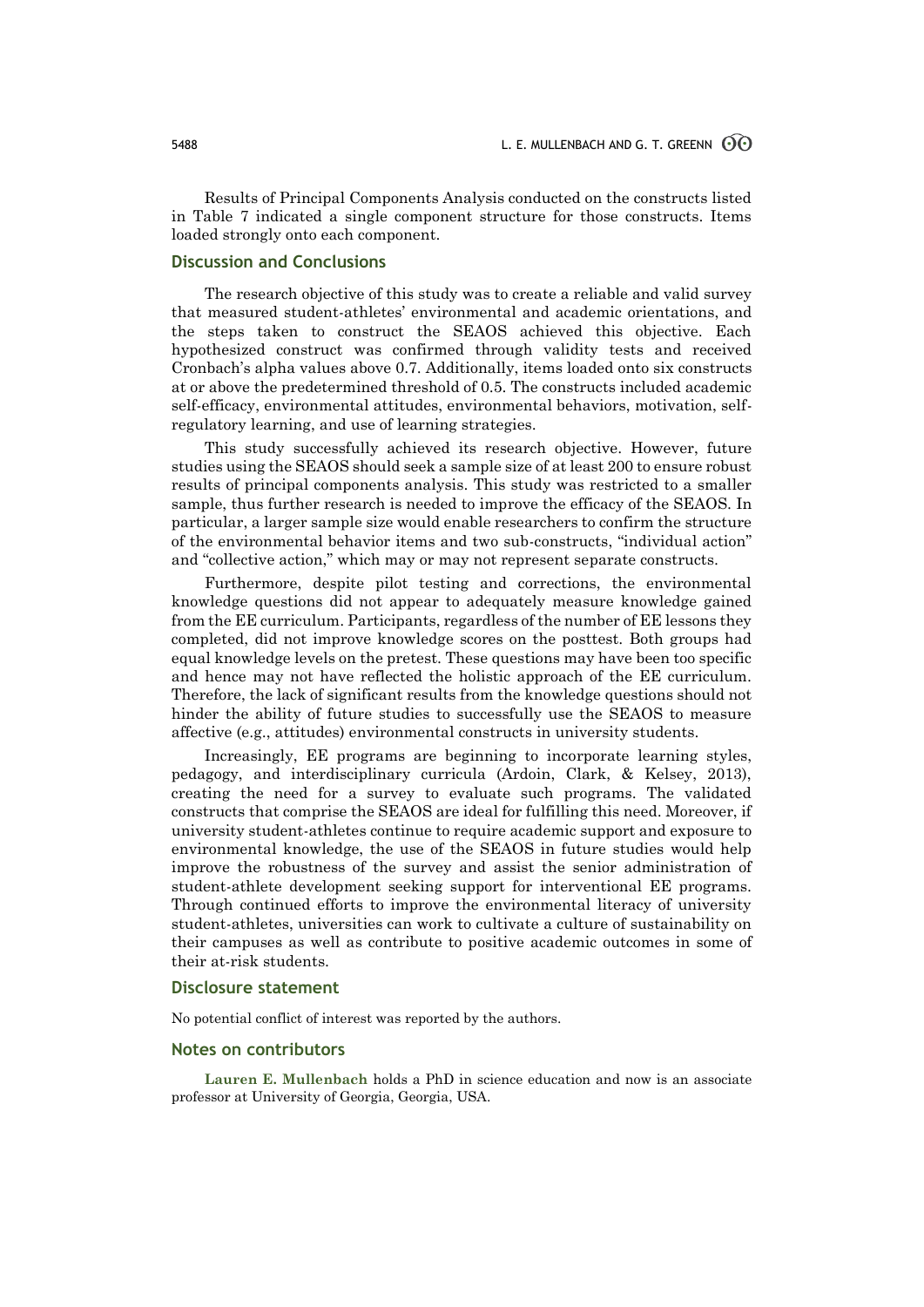**Gary T. Green** holds a PhD in science education and now is professor at University of Georgia, Georgia, USA.

#### **References**

- Andrews, J., & Clark, R. (2011). *Peer mentoring works!* Retrieved from: https://www.heacademy.ac.uk/sites/default/files/resources/aston\_peer\_mentoring\_evaluation\_to olkit.pdf
- Ardoin, N. M., Clark, C., & Kelsey, E. (2013). An exploration of future trends in environmental education research. *Environmental Education Research, 19*(4), 499-520.
- Bandura, A. (1990). *Multidimensional scales of perceived self-efficacy*. Stanford, CA: Stanford University.
- Bandura, A., Barbaranelli, C., Caprara, G. V., & Pastorelli, C. (1996). Multifaceted impact of self‐ efficacy beliefs on academic functioning. *Child Development, 67*(3), 1206-1222.
- Bandura, A., Barbaranelli, C., Caprara, G. V., & Pastorelli, C. (2001). Self‐efficacy beliefs as shapers of children's aspirations and career trajectories. *Child Development, 72*(1), 187-206.
- Bergman, B. G. (2015). Assessing impacts of locally designed environmental education projects on students' environmental attitudes, awareness, and intention to act. *Environmental Education Research* (ahead-of-print), 1-24.
- Carodine, K., Almond, K. F., & Gratto, K. K. (2001). College student athlete success both in and out of the classroom. *New Directions for Student Services, 93,* 19-33.
- Carrier, S. J. (2009). Environmental education in the schoolyard: Learning styles and gender. *The Journal of Environmental Education, 40*(3), 2-12.
- Chawla, L., & Cushing, D. F. (2007). Education for strategic environmental behavior. *Environmental Education Research, 13*(4), 437-452.
- Choi, N., Fuqua, D. R., & Griffin, B. W. (2001). Exploratory analysis of the structure of scores from the multidimensional scales of perceived self-efficacy. *Educational and Psychological Measurement, 61*(3), 475-489.
- Cordano, M., Welcomer, S. A., & Scherer, R. F. (2003). An analysis of the predictive validity of the new ecological paradigm scale. *The Journal of Environmental Education*, 34(3), 22–28.
- De La Vega, E. L. (2004). *Awareness, knowledge, and attitude about environmental education: responses from environmental specialists, high school instructors, students, and parents* (Doctoral dissertation). The retrieved contract the series of the series of the series of the series of the series of the series of the series of the series of the series of the series of the series of the series of the series of th http://citeseerx.ist.psu.edu/viewdoc/download?doi=10.1.1.488.9197&rep=rep1&type=pdf
- Duerden, M. D., & Witt, P. A. (2010). The impact of direct and indirect experiences on the development of environmental knowledge, attitudes, and behavior. *Journal of Environmental Psychology, 30*(4), 379-392.
- Duncan, T. G., & McKeachie, W. J. (2005). The making of the motivated strategies for learning questionnaire. *Educational Psychologist, 40*(2), 117-128. doi:10.1207/s15326985ep4002\_6
- Dunlap, R. E., Van Liere, K., Mertig, A., & Jones, R. E. (2000). Measuring endorsement of the new ecological paradigm: A revised NEP scale. *Journal of Social Issues, 56*(3), 425-442.
- Ernst, J., & Monroe, M. (2004). The effects of environment‐based education on students' critical thinking skills and disposition toward critical thinking. *Environmental Education Research, 10*(4), 507-522.
- Ewert, A., Place, G., & Sibthorp, J. (2005). Early-life outdoor experiences and an individual's environmental attitudes. *Leisure Sciences, 27*(3), 225-239.
- Fountain, J. J., & Finley, P. S. (2011). Academic clustering: A longitudinal analysis of a Division I football program. *Journal of Issues in Intercollegiate Athletics, 4,* 24-41.
- Gagnon Thompson, S. C., & Barton, M. A. (1994). Ecocentric and anthropocentric attitudes toward the environment. *Journal of Environmental Psychology, 14*(2), 149-157.
- Gore, P. A. (2006). Academic self-efficacy as a predictor of college outcomes: Two incremental validity studies. *Journal of Career Assessment, 14*(1), 92-115.
- Gore, P. A., Leuwerke, W. C., & Turley, S. E. (2005). A psychometric study of the College Self-Efficacy Inventory. *Journal of College Student Retention, 7*(3), 227-244.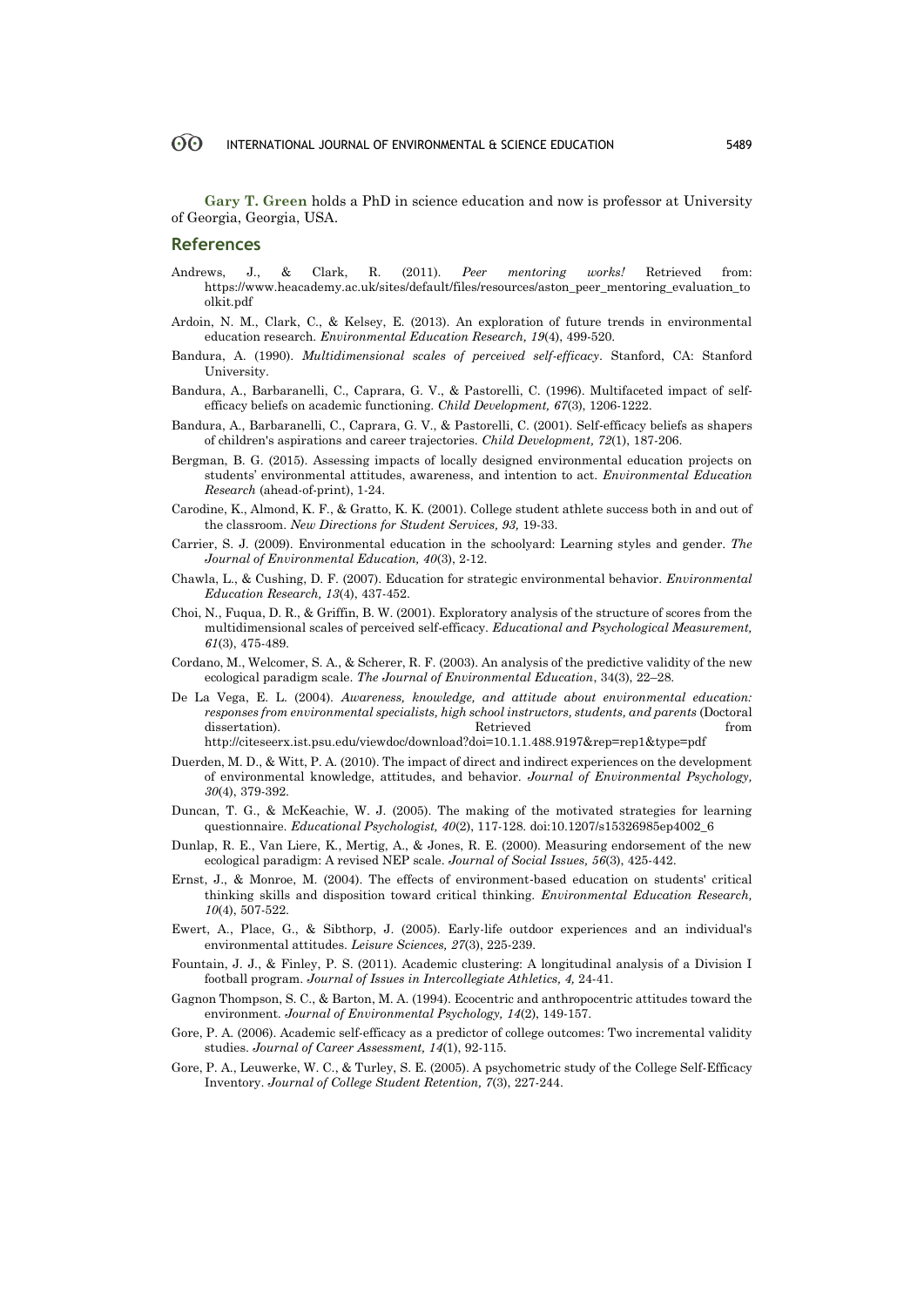- Henly, A. (2013). *Collegiate Game Changers: How Campus Sport is Going Green: Natural Resources Defence Council*. Natural Resources Defense Council. Retrieved from http://www.nrdc.org/greenbusiness/guides/sports/files/collegiate-game-changers-report.pdf
- Hines, J. M., Hungerford, H. R., & Tomera, A. N. (1987). Analysis and synthesis of research on responsible environmental behavior: A meta-analysis. *The Journal of Environmental Education, 18*(2), 1-8.
- Hungerford, H., Volk, T., & Ramsey, J. (2000). Instructional impacts of environmental education on citizenship behavior and academic achievement: Research on investigating and evaluating environmental issues and actions, 1979-2000*. Proceedings of the 29th Annual Conference of the North American Association for Environmental Education, USA,* 1-8.
- Jennrich, R. I., & Sampson, P. (1966). Rotation for simple loadings. *Psychometrika, 31*(3), 313-323.
- Kaiser, F. G., Oerke, B., & Bogner, F. X. (2007). Behavior-based environmental attitude: Development of an instrument for adolescents. *Journal of Environmental Psychology, 27*(3), 242-251.
- Kaiser, H. F. (1970). A second generation little jiffy. *Psychometrika, 35,* 401-415.
- Karaca, M., Armagan, F. O., & Bektas, O. (2016). The use of the reflective diaries in science lessons from the perspectives of eighth grade students. *International Journal of Environmental and Science Education, 11*(2), 53-74.
- Larson, L. R., Green, G. T., & Castleberry, S. B. (2011). Construction and validation of an instrument to measure environmental orientations in a diverse group of children. *Environment and Behavior, 43*(1), 72-89.
- Le, H., Casillas, A., Robbins, S. B., & Langley, R. (2005). Motivational and skills, social, and selfmanagement predictors of college outcomes: Constructing the Student Readiness Inventory. *Educational and psychological measurement*, *65*(3), 482-508.
- Leeming, F. C., Dwyer, W. O., & Bracken, B. A. (1995). Children's environmental attitude and knowledge scale: Construction and validation. *The Journal of Environmental Education, 26*(3), 22-31.
- Leeming, F. C., Dwyer, W. O., Porter, B. E., & Cobern, M. K. (1993). Outcome research in environmental education: A critical review. *The Journal of Environmental Education*, *24*(4), 8- 21.
- Makki, M. H., Abd-El-Khalick, F., & BouJaoude, S. (2003). Lebanese secondary school students' environmental knowledge and attitudes. *Environmental Education Research, 9*(1), 21-33.
- Mallen, C., Hyatt, C. G., & Adams, L. (2010). Examining the alignment of the IOC's environmental code of conduct for athletes within a varsity athletic program*. Proceedings of the International Symposium for Olympic Research, Canada,* 427-438.
- Manoli, C. C., Johnson, B., & Dunlap, R. E. (2007). Assessing children's environmental worldviews: Modifying and validating the new ecological paradigm scale for use with children. *The Journal of Environmental Education, 38*(4), 3-13.
- Meinhold, J. L., & Malkus, A. J. (2005). Adolescent environmental behaviors: Can knowledge, attitudes, and self-efficacy make a difference? *Environment and Behavior, 37*(4), 511-532.
- Mintz, K., & Tal, T. (2014). Sustainability in higher education courses: Multiple learning outcomes. *Studies in Educational Evaluation, 41*, 113-123.
- Owen, S. V., & Froman, R. D. (1988). Development of a College Academic Self-Efficacy Scale.
- Pfahl, M., Casper, J., Trendafilova, S., McCullough, B. P., & Nguyen, S. N. (2014). Crossing boundaries: An examination of sustainability department and athletics department collaboration regarding environmental issues. *Communication & Sport*, *3*, 27-56.
- Pintrich, P. R., & De Groot, E. V. (1990). Motivational and self-regulated learning components of classroom academic performance. *Journal of Educational Psychology, 82*(1), 33.
- Russell, D. W. (2002). In search of underlying dimensions: The use (and abuse) of factor analysis in 'Personality and Social Psychology Bulletin'. *Personality and Social Psychology Bulletin, 28*(12), 1629-1646.
- Schindler, F. H. (1999). Development of the survey of environmental issue attitudes. *The Journal of Environmental Education, 30*(3), 12-16.
- Schmidt, C. W. (2006). Putting the Earth in play: Environmental awareness and sports. *Environmental Health Perspectives, 114*(5), 286-295.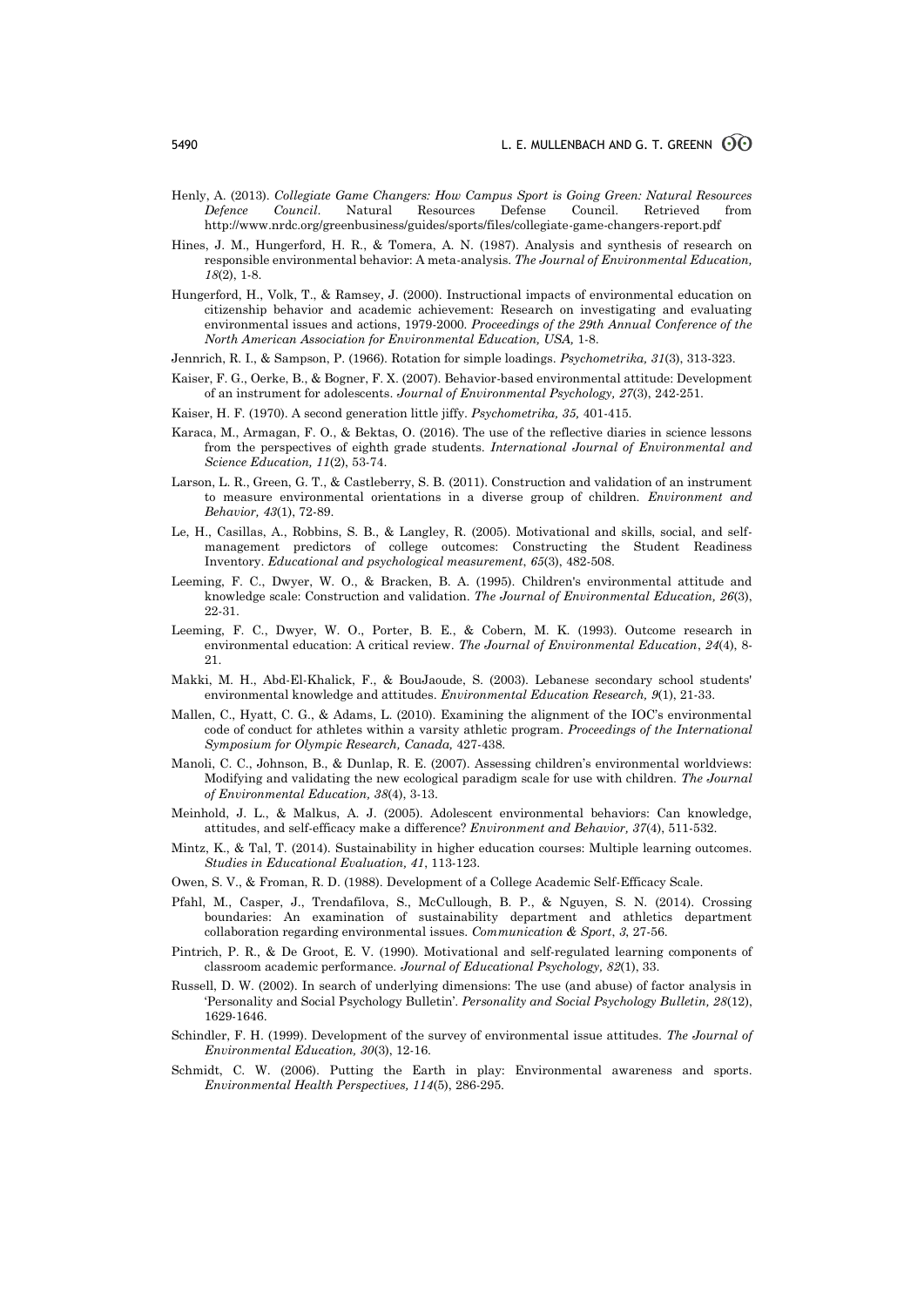- Sherer, M., Maddux, J. E., Mercandante, B., Prentice-Dunn, S., Jacobs, B., & Rogers, R. W. (1982). The self-efficacy scale: Construction and validation. *Psychological reports*, *51*(2), 663-671.
- Solberg, V. S., O'Brien, K., Villareal, P., Kennel, R., & Davis, B. (1993). Self-efficacy and Hispanic college students: Validation of the college self-efficacy instrument. *Hispanic Journal of Behavioral Sciences, 15*(1), 80-95.
- Stern, M. J., Powell, R. B., & Ardoin, N. M. (2010). Evaluating a constructivist and culturally responsive approach to environmental education for diverse audiences. *The Journal of Environmental Education, 42*(2), 109-122.
- Stern, P. C., & Dietz, T. (1994). The value basis of environmental concern. *Journal of Social Issues, 50*(3), 65-84.
- Thomas, I. (2009). Critical thinking, transformative learning, sustainable education, and problembased learning in universities. *Journal of Transformative Education, 7*(3), 245-264.
- Vaske, J. J. (2008). *Survey research and analysis: Applications in parks, recreation and human dimensions*. State College, PA: Venture Publishing.
- Vaske, J. J., & Donnelly, M. P. (1999). A value-attitude-behavior model predicting wildland preservation voting intentions. *Society & Natural Resources, 12*(6), 523-537.
- Weigel, R., & Weigel, J. (1978). Environmental concern: Development of a measure. *Environment and Behavior, 10*(1), 3-15.
- Zimmerman, B. J. (2000). Self-efficacy: An essential motive to learn. *Contemporary Educational Psychology, 25*(1), 82-91.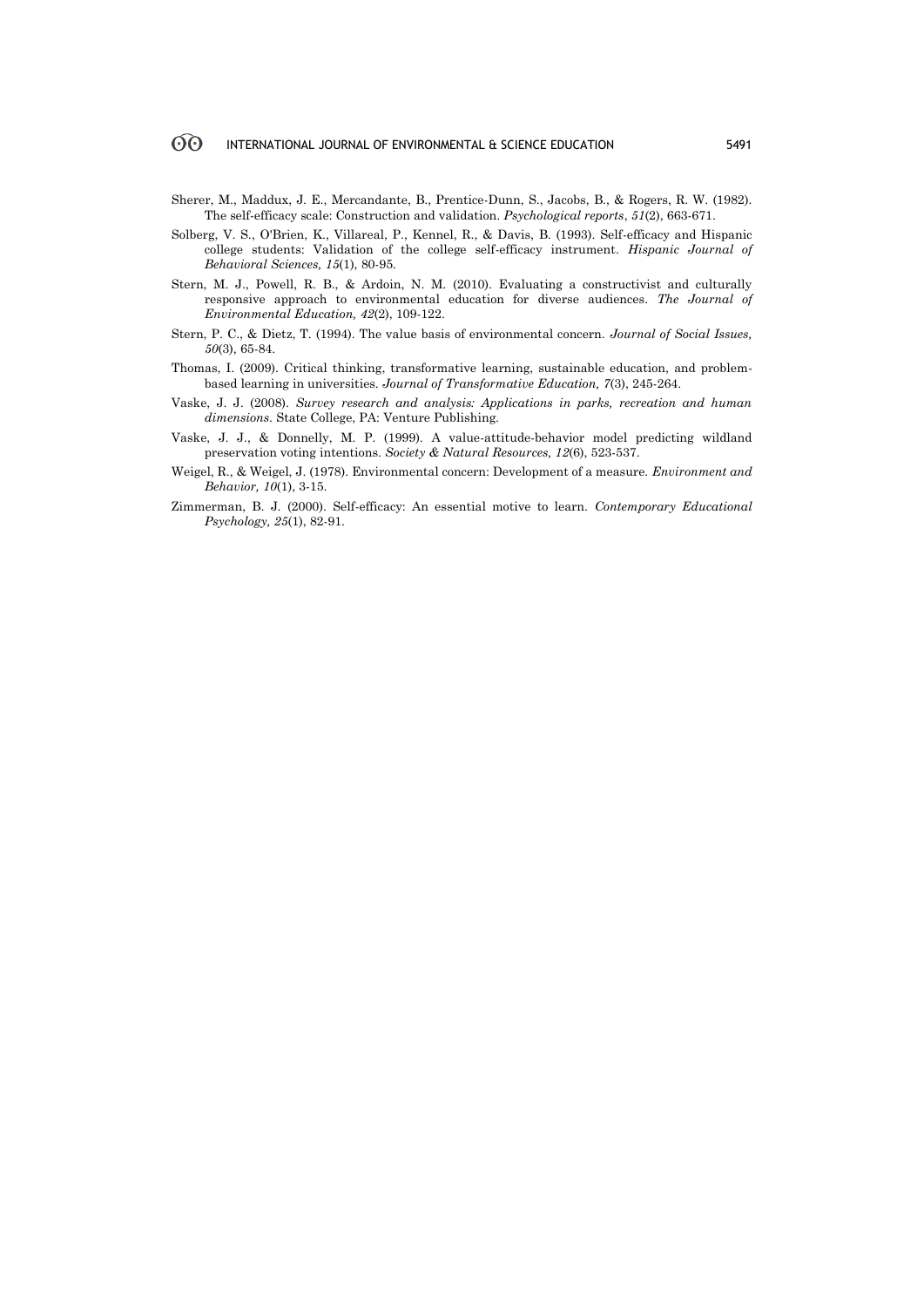### **Appendix A – SEAOS Items**

Environmental Attitudes

1=Strongly Disagree, 5=Strongly Agree

Plants and animals are important to people.

I can easily harm plants and animals.

My life would change if there were no trees.

It makes me sad to see houses built where plants and animals used to be.

My life would change if there were no plants and animals.

I can easily harm nature.

Environmental Behaviors

1=Strongly Disagree, 5=Strongly Agree

I would be willing to save energy by using less air conditioning.

I would be willing to use less water when I bathe to save water.

I would be willing to ride the bus to more places to reduce air pollution.

I would be willing to turn off the water while I wash my hands to save water.

I have talked with my friends about how to help with environmental problems.

I turn off the water in the sink while I brush my teeth to conserve water.

I turn off lights when they are not in use to save energy.

I have asked what I can do to help reduce pollution.

I often read articles about the environment.

I turn off the water in the sink while I wash my hands to conserve water.

Academic Self-Efficacy

1=Not at all confident, 7=Very confident

*I am confident I can…*

Research a term paper.

Write a term paper.

Prepare an outline for a term paper.

Ask questions in class.

Keep up-to-date with my schoolwork.

Keep up-to-date with my athletic training.

Understand my textbooks.

Understand class readings.

Self-Regulatory Learning

1=Not at all well, 7=Very well

*I can…*

Finish my homework assignments on time.

Spend time studying when there are other interesting things to do.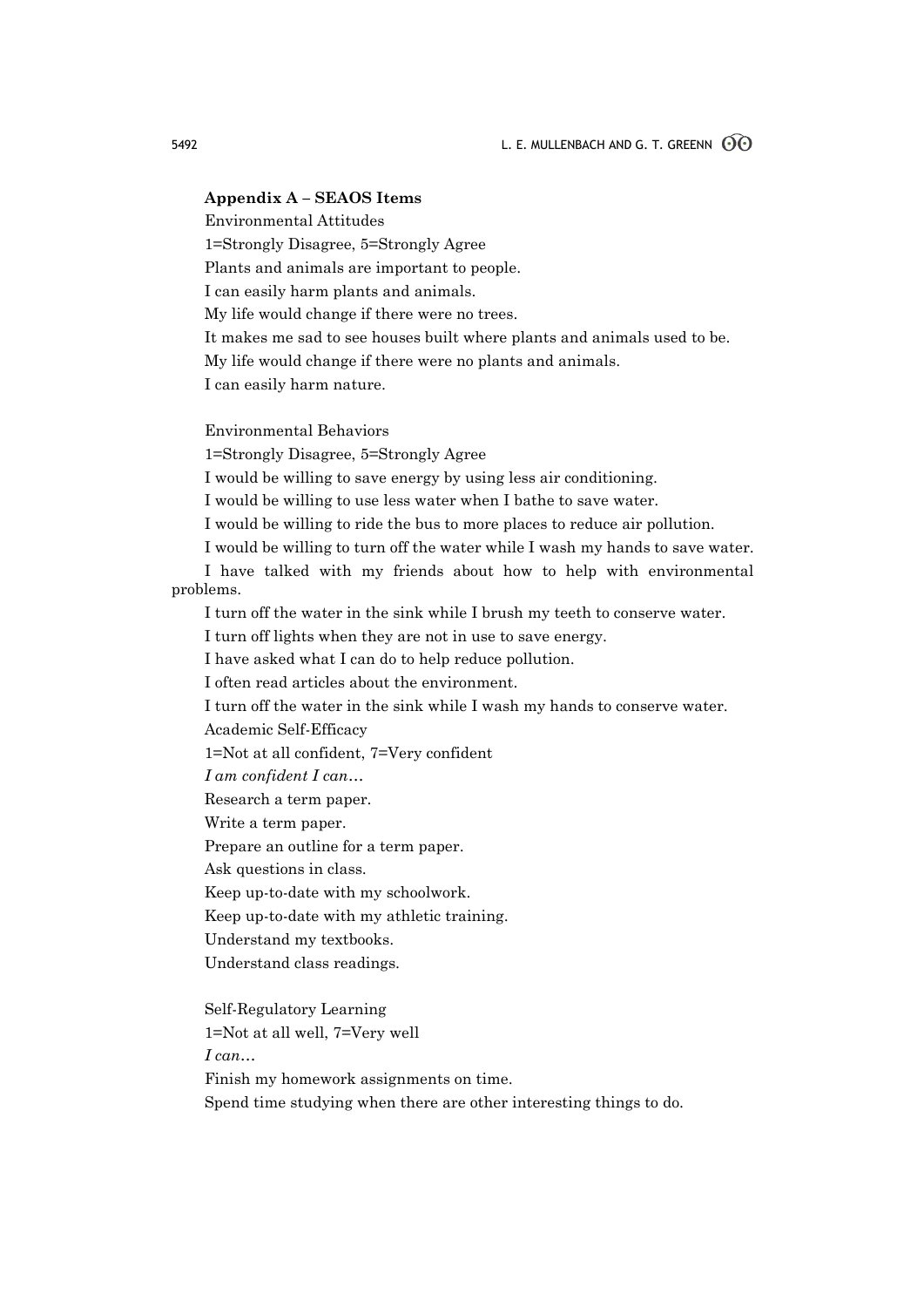Concentrate on school subjects. Take notes in class. Plan my schoolwork. Organize my schoolwork. Arrange a place to study without distractions. Motivate myself to do schoolwork.

Motivation

1=Not at all true of me, 7=True of me *It is true that…* I believe I will receive good grades in my classes. I can understand some difficult assigned readings. I can learn the basic concepts taught in my classes. I can understand some complex material presented by instructors. I can do a good job on the assignments in my classes. I can do a good job on the tests in my classes. I expect to do well in my classes. I can master the skills being taught in my classes. I can outline class material to help organize my thoughts.

Learning Strategies

1=Not at all true of me, 7=True of me

*It is true that…*

I usually study in a place where I can concentrate on class work.

I find it easy to stick to a study schedule.

I ask the instructor to clarify materials that I don't understand.

I memorize key words to remind me of important concepts.

I try to relate ideas in class to those in other classes whenever possible.

When I study, I go over class notes and make an outline of important examples.

When reading, I try to relate class material to what I already know.

I have a regular place set aside for studying.

I have a regular time set aside for studying.

When I can't understand class material, I ask another student for help.

I try to identify students in class whom I can ask for help, if necessary.

I make time to review class notes or readings before an exam.

Environmental Knowledge

1. Which of the following is a greenhouse gas?

a. Carbon dioxide b. Hydrogen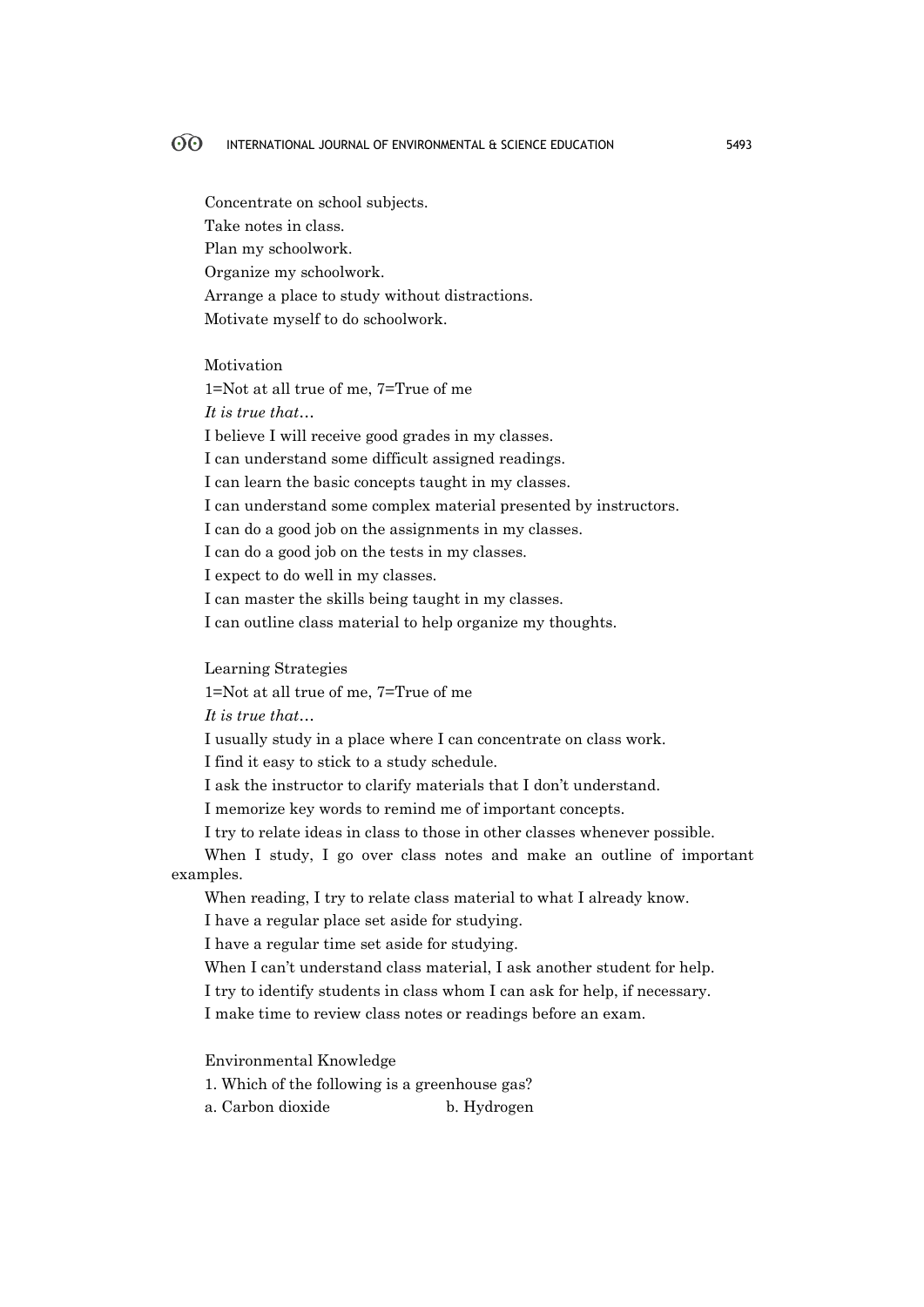| c. Nitrogen                                | d. Oxygen                                                                |
|--------------------------------------------|--------------------------------------------------------------------------|
|                                            | 2. Which of the following energy sources are fossil fuels?               |
| a. Hydropower                              | b. Oil                                                                   |
| c. Solar                                   | d. Wind                                                                  |
|                                            | 3. What percent of Earth's freshwater supply is available for human use? |
| a. 0.017%                                  | b. 0.05%                                                                 |
| c. $20%$                                   | d. 100%                                                                  |
|                                            | 4. Choose the water conservation practice from the options below.        |
|                                            | a. Keeping the tap on while brushing teeth                               |
|                                            | b. Keeping the tap on while washing hands                                |
| c. Only running a full load of laundry     |                                                                          |
| d. Remaining in the shower once clean      |                                                                          |
|                                            | 5. What is the main source of energy used for transportation in the US?  |
| a. Coal                                    | b. Electricity                                                           |
| c. Natural gas                             | d. Oil                                                                   |
|                                            | 6. Which of the following is NOT considered alternative transportation?  |
| a. Carpooling                              | b. Driving yourself                                                      |
| c. Taking the bus                          | d. Walking                                                               |
| 7. What is the best example of local food? |                                                                          |
| a. Food bought at the nearby Kroger        |                                                                          |
| b. Food grown in California                |                                                                          |
|                                            | c. Food grown within 400 miles or in the same state as you               |
|                                            | d. Food that is grown in the Western Hemisphere                          |
| 8. What is one way to buy local food?      |                                                                          |
| a. Community garden                        |                                                                          |
| b. Farmer's market                         |                                                                          |
|                                            | c. Natural food store, such as Earth Fare                                |
| d. All of the above                        |                                                                          |
|                                            | 9. Approximately what percent of waste gets recycled at UGA?             |
| a. 10%                                     | b. 15%                                                                   |
| c. $50\%$                                  | d.80%                                                                    |
|                                            | 10. The "R" action that prevents the most waste from being generated is: |
| a. Recycle                                 | b. Reduce                                                                |

c. Reuse d. Reverse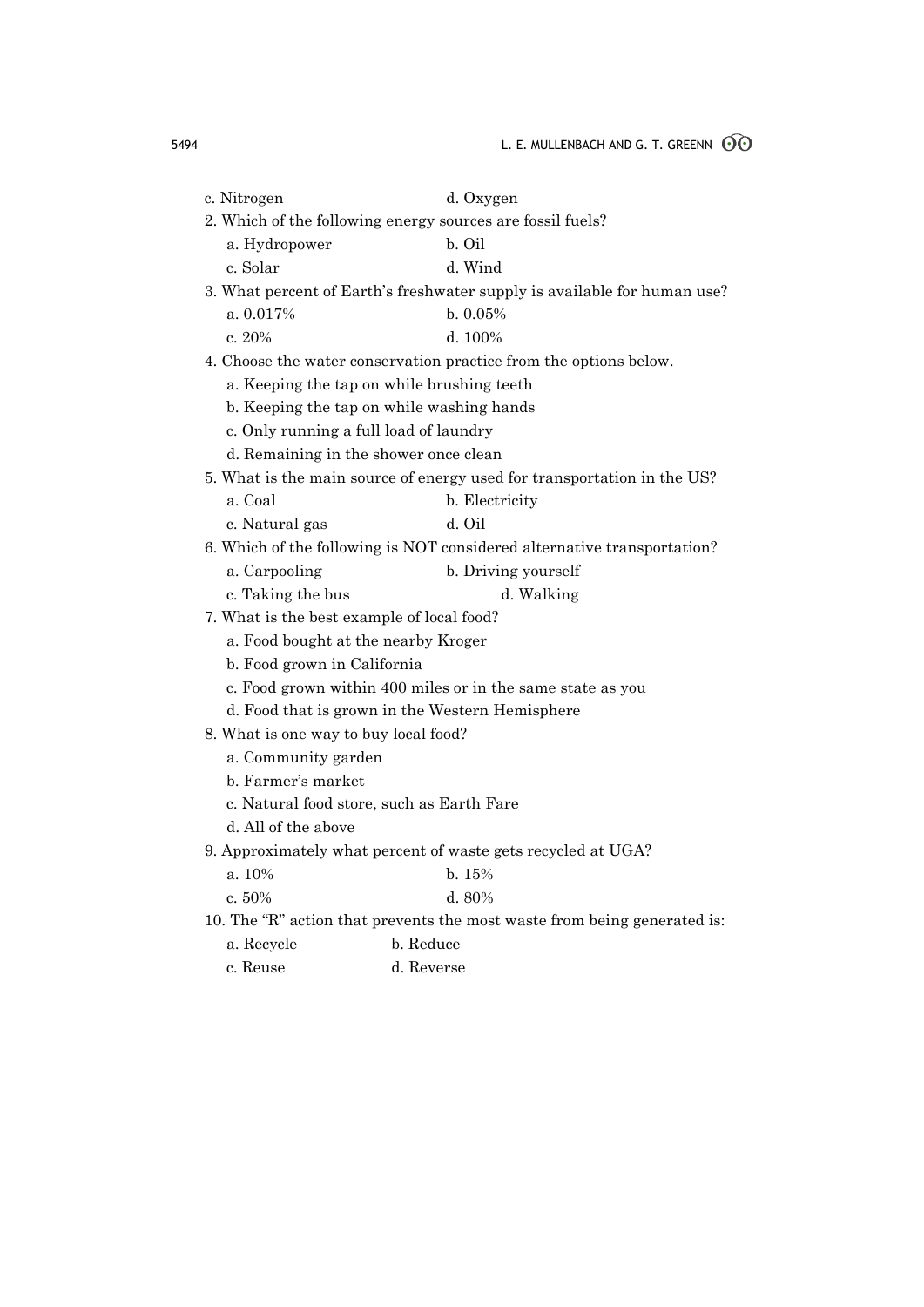# **Appendix B – Original Items Modified for SEAOS**

Table 8. Original items adapted and modified for the Student-Athlete Environmental and Academic Orientation Survey

| Sources of SEAOS constructs   |                                                                                        |
|-------------------------------|----------------------------------------------------------------------------------------|
| Source                        | <b>Items</b>                                                                           |
| Larson, Green, & Castleberry, | I like to learn about nature.                                                          |
| 2011                          | I like to read about plants and animals.                                               |
|                               | I would spend time after school working to fix                                         |
|                               | problems in nature.                                                                    |
|                               | I like to learn about plants and animals.                                              |
|                               | I am interested in learning new ways to help protect                                   |
|                               | plants and animals.                                                                    |
|                               | I would give some of my own money to help save wild                                    |
|                               | plants and animals.                                                                    |
|                               | I like to spend time in places that have plants and<br>animals.                        |
|                               | I would help to clean up green areas in my<br>neighborhood.                            |
|                               | My life would change if there were no plants and<br>animals.                           |
|                               | My life would change if there were no trees.                                           |
|                               | Plants and animals are important to people.                                            |
|                               | It makes me sad to see homes built where plants and                                    |
|                               | animals used to be.                                                                    |
|                               | People need plants to live.                                                            |
|                               | Nature is easily harmed or hurt by people.                                             |
|                               | Plants and animals are easily harmed or hurt by                                        |
|                               | people.                                                                                |
|                               | We need to take better care of plants and animals.                                     |
| Leeming, Dwyer, & Bracken,    | I would be willing to stop buying some products to                                     |
| 1995                          | save animals' lives.                                                                   |
|                               | I would not be willing to save energy by using less air                                |
|                               | conditioning.                                                                          |
|                               | To save water, I would be willing to use less water<br>when I bathe.                   |
|                               | I would not give \$15 of my own money to help the<br>environment.                      |
|                               | I would be willing to ride the bus to more places in<br>order to reduce air pollution. |
|                               | I would not be willing to separate my family's trash                                   |
|                               | for recycling.                                                                         |
|                               | I would give \$15 of my own money to help protect<br>wild animals.                     |
|                               | To save energy, I would be willing to use dimmer light                                 |
|                               | bulbs.<br>To save water, I would be willing to turn off the water                      |
|                               | while I wash my hands.<br>I would go from house to house to pass out                   |
|                               | environmental information.                                                             |
|                               | I would be willing to write letters asking people to                                   |
|                               | help reduce pollution.                                                                 |
|                               | I would be willing to go from house to house asking                                    |
|                               |                                                                                        |
|                               | people to recycle.                                                                     |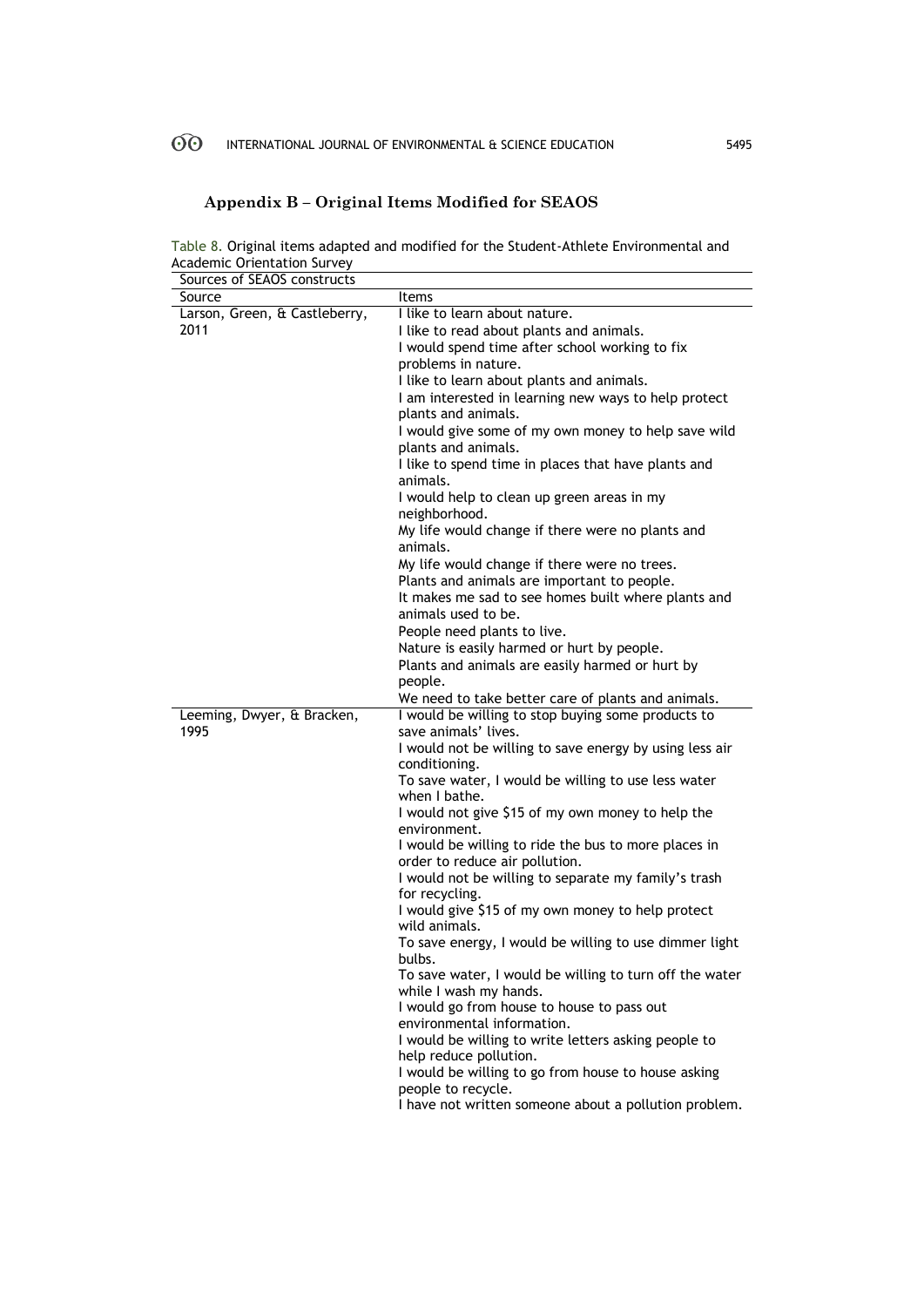|                          | I have talked with my parents about how to help with<br>environmental problems.<br>I turn off the water in the sink while I brush my teeth<br>to conserve water.<br>To save energy, I turn off lights at home when they<br>are not in use.<br>I have asked my parents not to buy products made<br>from animal fur.<br>I have asked other what I can do to help reduce<br>pollution.<br>I often read stories that are mostly about the<br>environment.<br>I do not let a water faucet run when it is not<br>necessary.<br>I leave the refrigerator door open while I decide what<br>to get out.<br>I have put up a bird house near my home.<br>I do not separate things at home for recycling. |
|--------------------------|-----------------------------------------------------------------------------------------------------------------------------------------------------------------------------------------------------------------------------------------------------------------------------------------------------------------------------------------------------------------------------------------------------------------------------------------------------------------------------------------------------------------------------------------------------------------------------------------------------------------------------------------------------------------------------------------------|
| Pintrich & DeGroot, 1990 | Compared with other students in this class I expect to                                                                                                                                                                                                                                                                                                                                                                                                                                                                                                                                                                                                                                        |
|                          | do well.                                                                                                                                                                                                                                                                                                                                                                                                                                                                                                                                                                                                                                                                                      |
|                          | I'm certain I can understand the ideas taught in this                                                                                                                                                                                                                                                                                                                                                                                                                                                                                                                                                                                                                                         |
|                          | course.<br>I expect to do very well in this class.                                                                                                                                                                                                                                                                                                                                                                                                                                                                                                                                                                                                                                            |
|                          | Compared with others in this class, I think I'm a good                                                                                                                                                                                                                                                                                                                                                                                                                                                                                                                                                                                                                                        |
|                          | student.                                                                                                                                                                                                                                                                                                                                                                                                                                                                                                                                                                                                                                                                                      |
|                          | I am sure I can do an excellent job on the problems<br>and tasks assigned for this class.                                                                                                                                                                                                                                                                                                                                                                                                                                                                                                                                                                                                     |
|                          | I think I will receive a good grade in this class.                                                                                                                                                                                                                                                                                                                                                                                                                                                                                                                                                                                                                                            |
|                          | My study skills are excellent compared with others in                                                                                                                                                                                                                                                                                                                                                                                                                                                                                                                                                                                                                                         |
|                          | this class.<br>Compared with other students in this class I think I                                                                                                                                                                                                                                                                                                                                                                                                                                                                                                                                                                                                                           |
|                          | know a great deal about the subject.                                                                                                                                                                                                                                                                                                                                                                                                                                                                                                                                                                                                                                                          |
|                          | I know that I will be able to learn the material for this                                                                                                                                                                                                                                                                                                                                                                                                                                                                                                                                                                                                                                     |
|                          | class.<br>When I study for a test, I try to put together the                                                                                                                                                                                                                                                                                                                                                                                                                                                                                                                                                                                                                                  |
|                          | information from class and from the book.                                                                                                                                                                                                                                                                                                                                                                                                                                                                                                                                                                                                                                                     |
|                          | When I do homework, I try to remember what the                                                                                                                                                                                                                                                                                                                                                                                                                                                                                                                                                                                                                                                |
|                          | teacher said in class so I can answer the questions                                                                                                                                                                                                                                                                                                                                                                                                                                                                                                                                                                                                                                           |
|                          | correctly.<br>It is hard for me to decide what the main ideas are in                                                                                                                                                                                                                                                                                                                                                                                                                                                                                                                                                                                                                          |
|                          | what I read.                                                                                                                                                                                                                                                                                                                                                                                                                                                                                                                                                                                                                                                                                  |
|                          | When I study I put important ideas into my own words.                                                                                                                                                                                                                                                                                                                                                                                                                                                                                                                                                                                                                                         |
|                          | I always try to understand what the teacher is saying<br>even if it doesn't make sense.                                                                                                                                                                                                                                                                                                                                                                                                                                                                                                                                                                                                       |
|                          | When I study for a test I try to remember as many                                                                                                                                                                                                                                                                                                                                                                                                                                                                                                                                                                                                                                             |
|                          | facts as I can.                                                                                                                                                                                                                                                                                                                                                                                                                                                                                                                                                                                                                                                                               |
|                          | When studying, I copy my notes over to help me                                                                                                                                                                                                                                                                                                                                                                                                                                                                                                                                                                                                                                                |
|                          | remember material.<br>When I study for a test I practice saying the important                                                                                                                                                                                                                                                                                                                                                                                                                                                                                                                                                                                                                 |
|                          | facts over and over to myself.                                                                                                                                                                                                                                                                                                                                                                                                                                                                                                                                                                                                                                                                |
|                          | I use what I have learned from old homework                                                                                                                                                                                                                                                                                                                                                                                                                                                                                                                                                                                                                                                   |
|                          | assignments and the textbook to do new assignments.<br>When I am studying a topic, I try to make everything                                                                                                                                                                                                                                                                                                                                                                                                                                                                                                                                                                                   |
|                          | fit together.                                                                                                                                                                                                                                                                                                                                                                                                                                                                                                                                                                                                                                                                                 |
|                          | When I read material for this class, I say the words                                                                                                                                                                                                                                                                                                                                                                                                                                                                                                                                                                                                                                          |
|                          | over and over to myself to help me remember.                                                                                                                                                                                                                                                                                                                                                                                                                                                                                                                                                                                                                                                  |
|                          | I outline the chapters in my book to help me study.                                                                                                                                                                                                                                                                                                                                                                                                                                                                                                                                                                                                                                           |